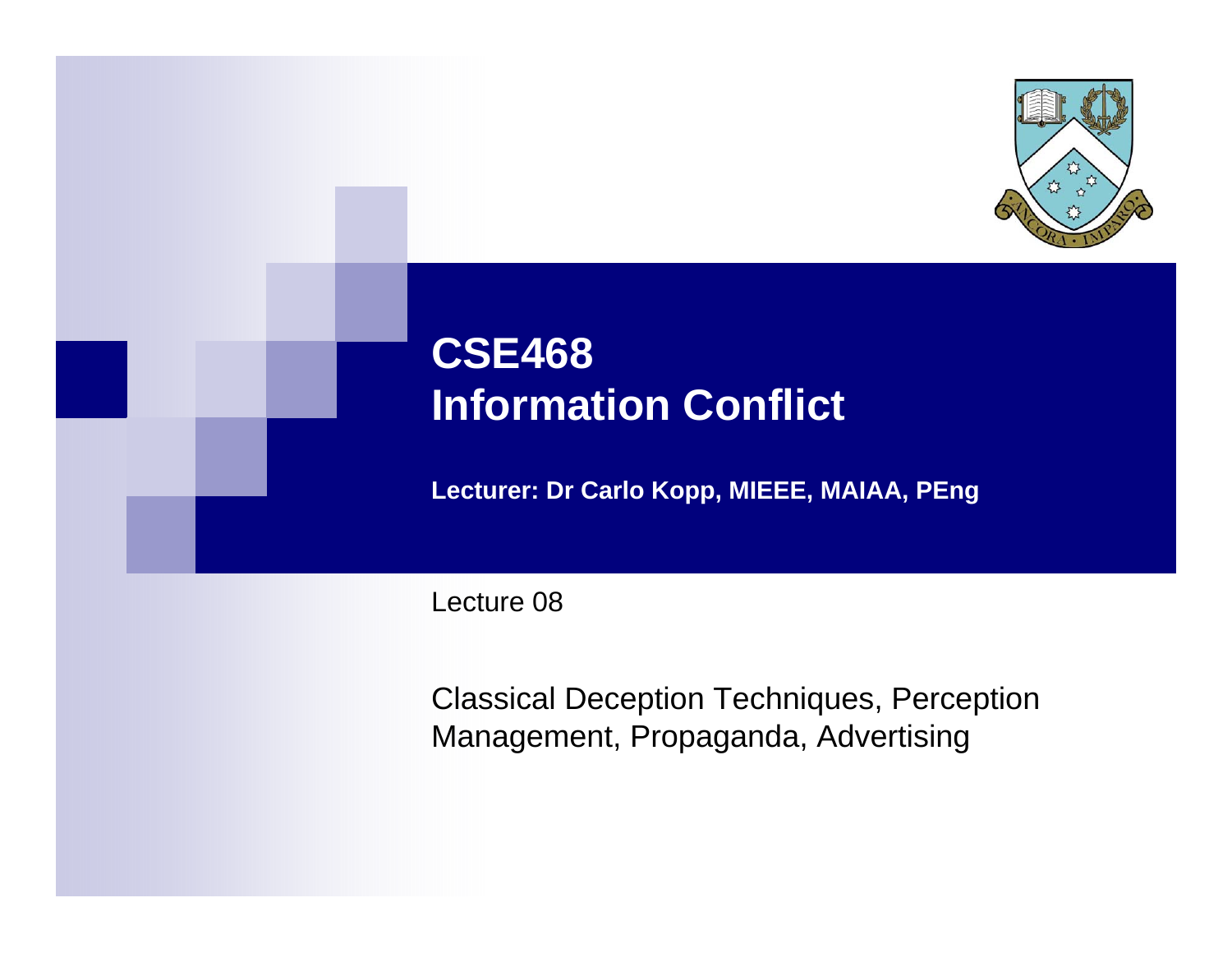

# **Reference Sources and Bibliography**

- F. There is an abundance of websites and publications dealing with deception techniques and related case studies.
- $\mathbf{L}$ ■ Haswell J. (1985) The Tangled Web: The Art of Tactical and Strategic Deception. Wendover, John Goodchild, 1985.
- $\mathcal{L}_{\text{max}}$  Grabo C.M. (2000) Soviet Deception in the Czechoslovak Crisis, Studies in Intelligence, *Journal of the American Intelligence Professional,* Special Unclassified Edition, Fall 2000, URL: [http://www.cia.gov/csi/studies/fall00/ch5\\_Soviet\\_Deception.pdf](http://www.cia.gov/csi/studies/fall00/ch5_Soviet_Deception.pdf) [Date accessed 20/10/2005].

 $\mathcal{L}^{\text{max}}$  Hansen J. H. (2002) Soviet Deception in the Cuban Missile Crisis, Learning fro m the Past, Studies in Intelligence, *Journal of the American Intelligence Professional,* Vol. 46, No. 1, 2002, Unclassified Edition, URL:

<http://www.cia.gov/csi/studies/vol46no1/article06.html> [Date accessed 20/10/2005].

**4/4/2006** © 2006, Monash University, Australia  $\mathcal{L}_{\mathcal{A}}$  Holland M. (2001) The Lie That Linked CIA to the Kennedy Assassination, The Power of Disinformation, Studies in Intelligence, *Journal of the American Intelligence Professional,* Fall-Winter 2001, No. 11, Unclassified Edition, URL: [http://www.cia.gov/csi/studies/fall\\_winter\\_2001/article02.html](http://www.cia.gov/csi/studies/fall_winter_2001/article02.html) [Date accessed 20/10/2005].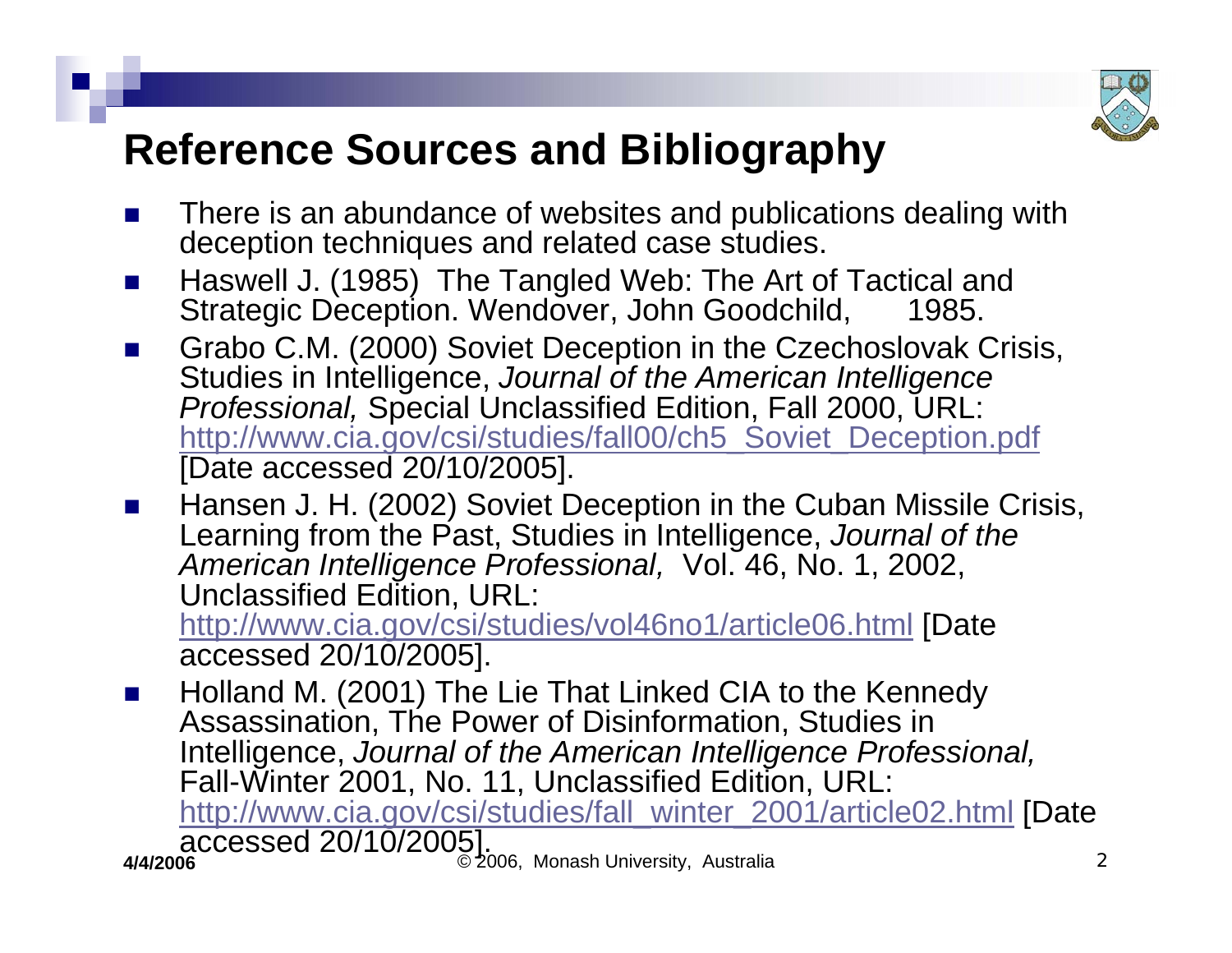

## **Reference Sources and Bibliography**

- F. ■ Fischer B.B. (1999) Stalin's Killing Field, The Katyn Controversy, Studies in Intelligence, *Journal of the American Intelligence Professional,* Winter 1999-2000, URL: <http://www.cia.gov/csi/studies/winter99-00/art6.html> [Date accessed 20/10/2005].
- $\mathbf{L}$  Mendez A.J. (1999) A Classic Case of Deception, Studies in Intelligence, *Journal of the American Intelligence Professional,* [Winter 1999-2000, URL: http://www.cia.gov/csi/studies/winter99-](http://www.cia.gov/csi/studies/winter99-00/art1.html) [00/art1.html](http://www.cia.gov/csi/studies/winter99-00/art1.html) [\[Date accessed 20/10/2005\].](http://www.cia.gov/csi/studies/winter99-00/art1.html)
- $\mathcal{L}^{\text{max}}$  Kerbel J. (2004) Thinking Straight: Cognitive Bias in the US Debate about China, Rethinking Thinking, Studies in Intelligence, *Journal of the American Intelligence Professional*, Vol. 48, No. 3, 2004, Unclassified Edition, URL: http://www.cia.gov/csi/studies/vol48no3/article03.html [Date

accessed 20/10/2005].

 $\mathcal{L}(\mathcal{A})$ ■ Kern G. (2003) How 'Uncle Joe' Bugged FDR, The Lessons of History, Studies in Intelligence, *Journal of the American Intelligence Professional,* Vol. 47, No. 1, 2003, Unclassified Edition, URL: <http://www.cia.gov/csi/studies/vol47no1/article02.html> [Date accessed 20/10/2005].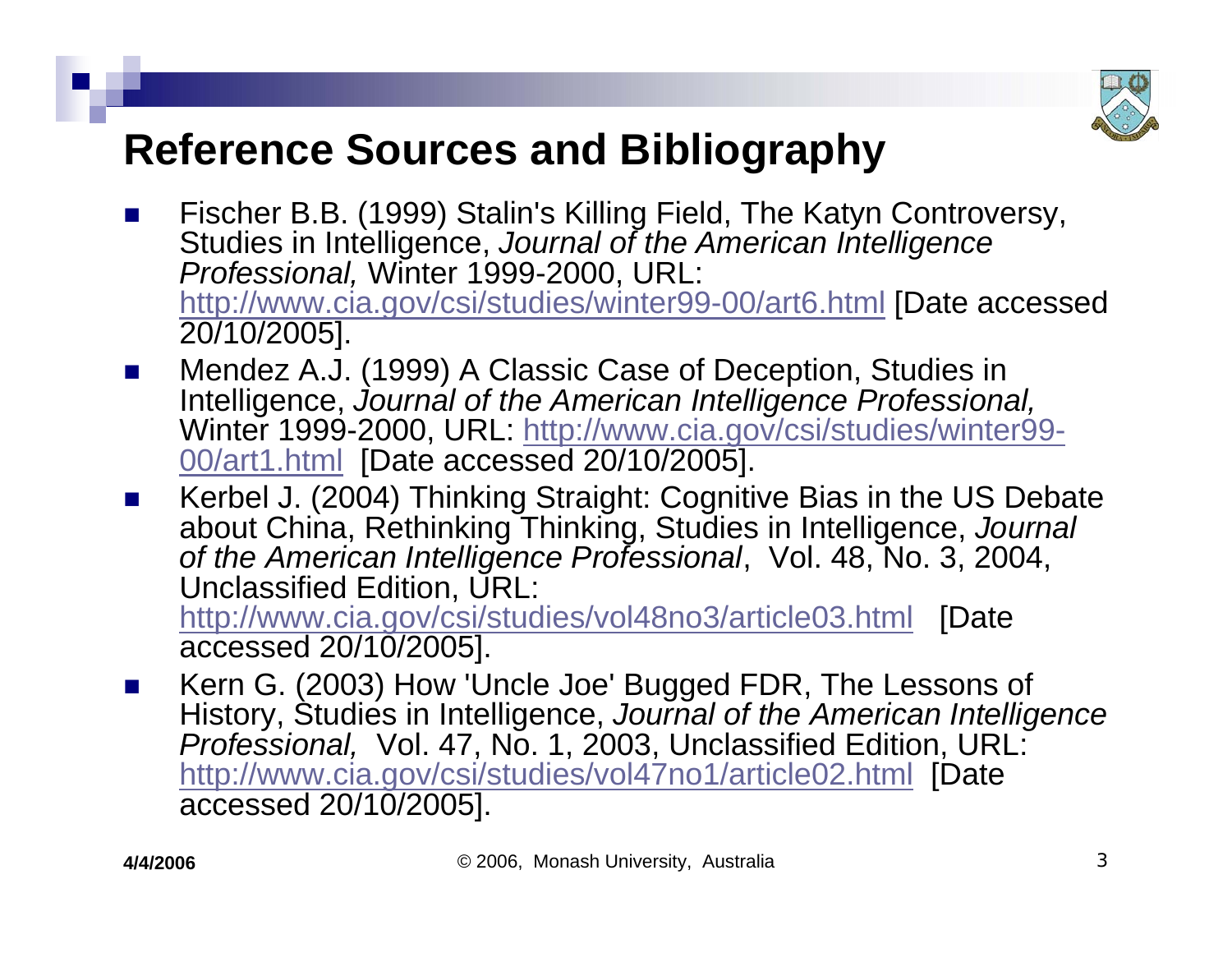

# **Reference Sources and Bibliography**

- H. DeLamarter R.T., *Big Blue – IBM's Use and Abuse of Power*, Macmillan, London, 1986.
- $\blacksquare$  *Advertising Law and Ethics*, Department Of Advertising, The University Of Texas At Austin, <http://advertising.utexas.edu/research/law/index.html>, [Date accessed 04/04/2006].
- **The Second Second**  AdvertisingLaw.com,<http://www.advertisinglaw.com/>, [Date accessed 04/04/2006].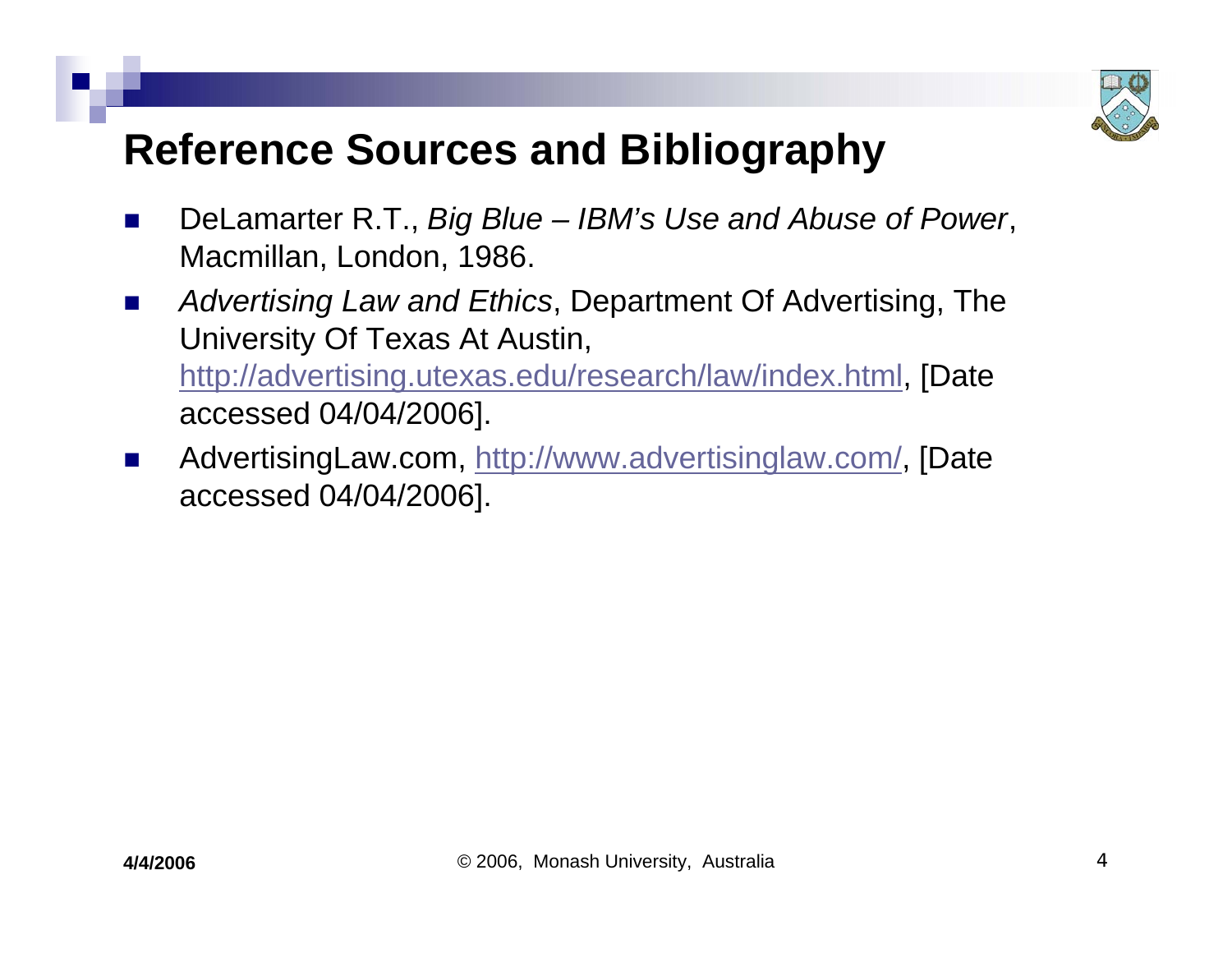

# **Deception in Practice**

- $\mathbb{R}^3$  Deception techniques used in the social domain can be readily divided into *Classical Deception Techniques, Perception Management, Propaganda*, and *Advertising*.
- *Classical Deception Techniques* typically comprise military and intelligence deceptions, or their equivalents in politics and commerce.
- *Perception Management* or '*Spin Doctoring*' involves manipulation of public statements to shift the focus away from a damaging disclosure.
- **Propaganda** is the use of information to further the agenda of a government, political party or other organisation.
- Advertising is the use of information to attract customers.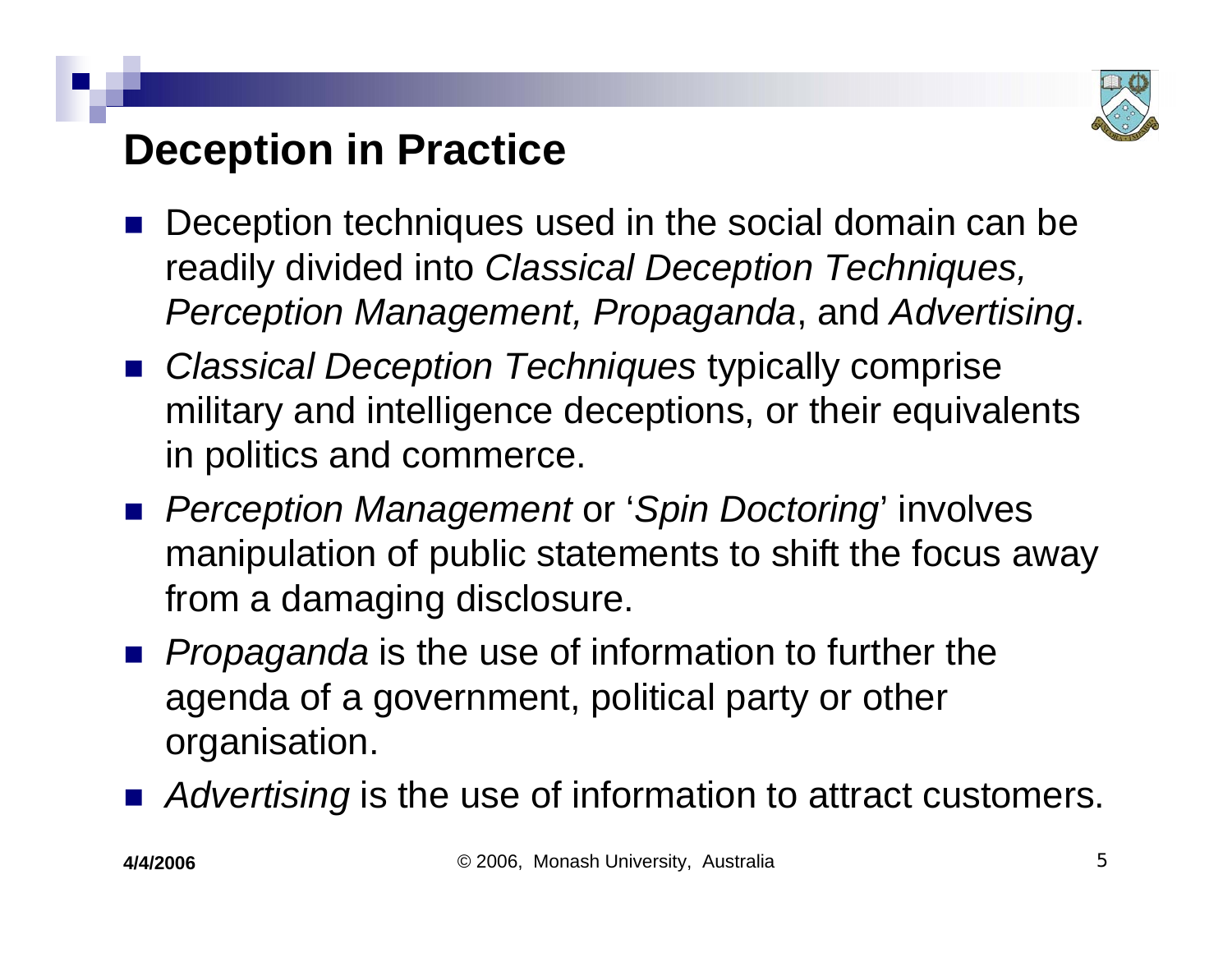

# **Classical Deception Techniques (Haswell)**

- H. **The Lure** – this technique presents the opponent with a sudden advantage they may exploit.
- F. **The Repetitive Process** – this technique conditions the opponent by repetition to accept harmless behaviour that is used as a cover for subsequent operations.
- $\sim 10$  **The Unintentional Mistake** – this technique leads an opponent to believe that valuable information has come into his hands by mistake, for instance by negligence or incompetence.
- $\sim$  **The Obvious Solution** – this technique provides deceptive information to support the idea that the obvious method will be used, while hiding information related to the actual method.
- **The State The Piece of Bad Luck** – this technique is similar to the Unintentional Mistake, except the bad luck cannot be attributed to anyone.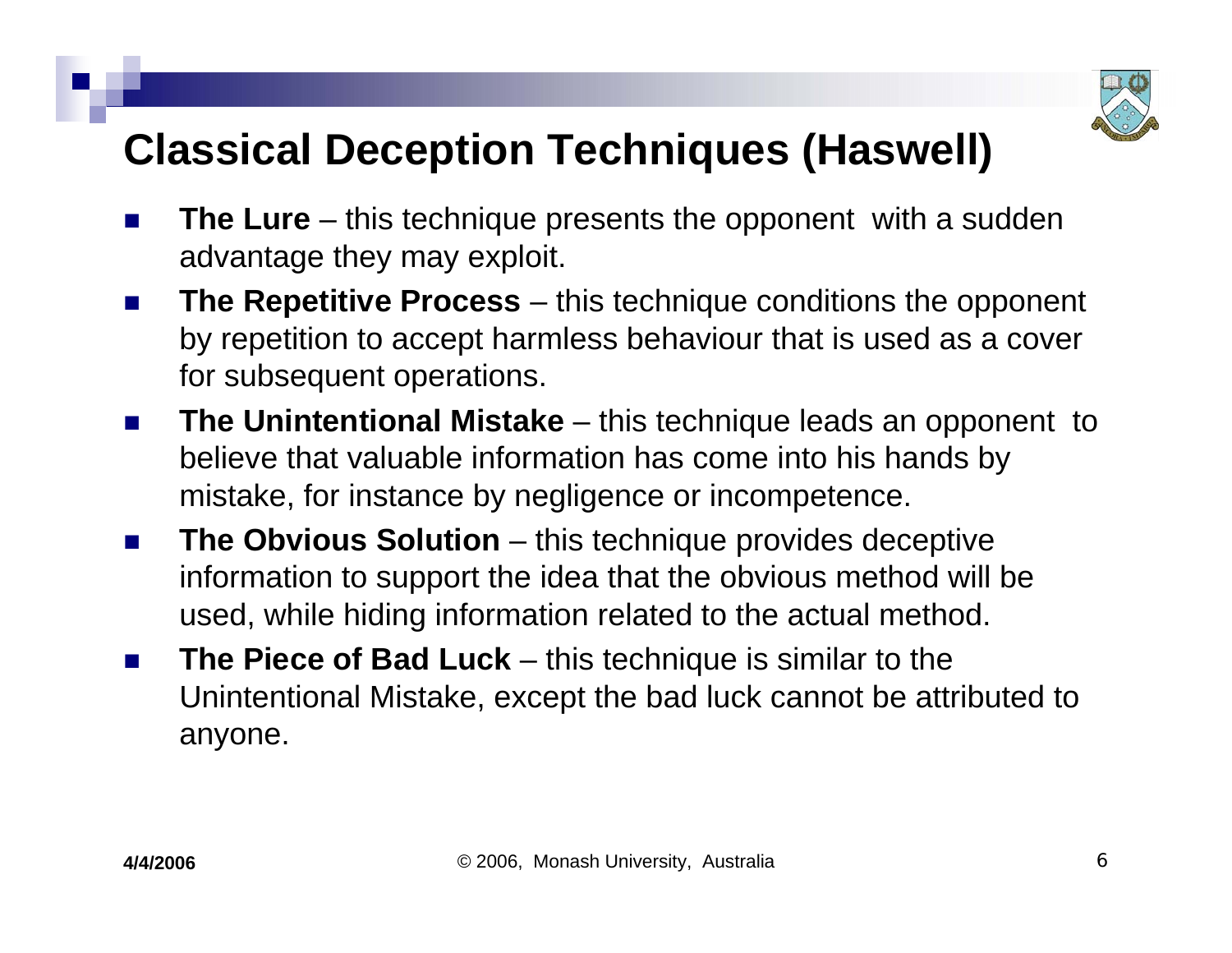

## **Tactical Methods**

■ Haswell's tactical methods are defined as:

- $\mathbb{R}^3$ **Doctrine of Indirect Approach** – this method aims to avoid a frontal assault against an entrenched opponent, by convincing them the attack will come from elsewhere.
- Exploitation of the Impossible this method is intended to take an opponent by surprise by doing what the opponent believes is impossible.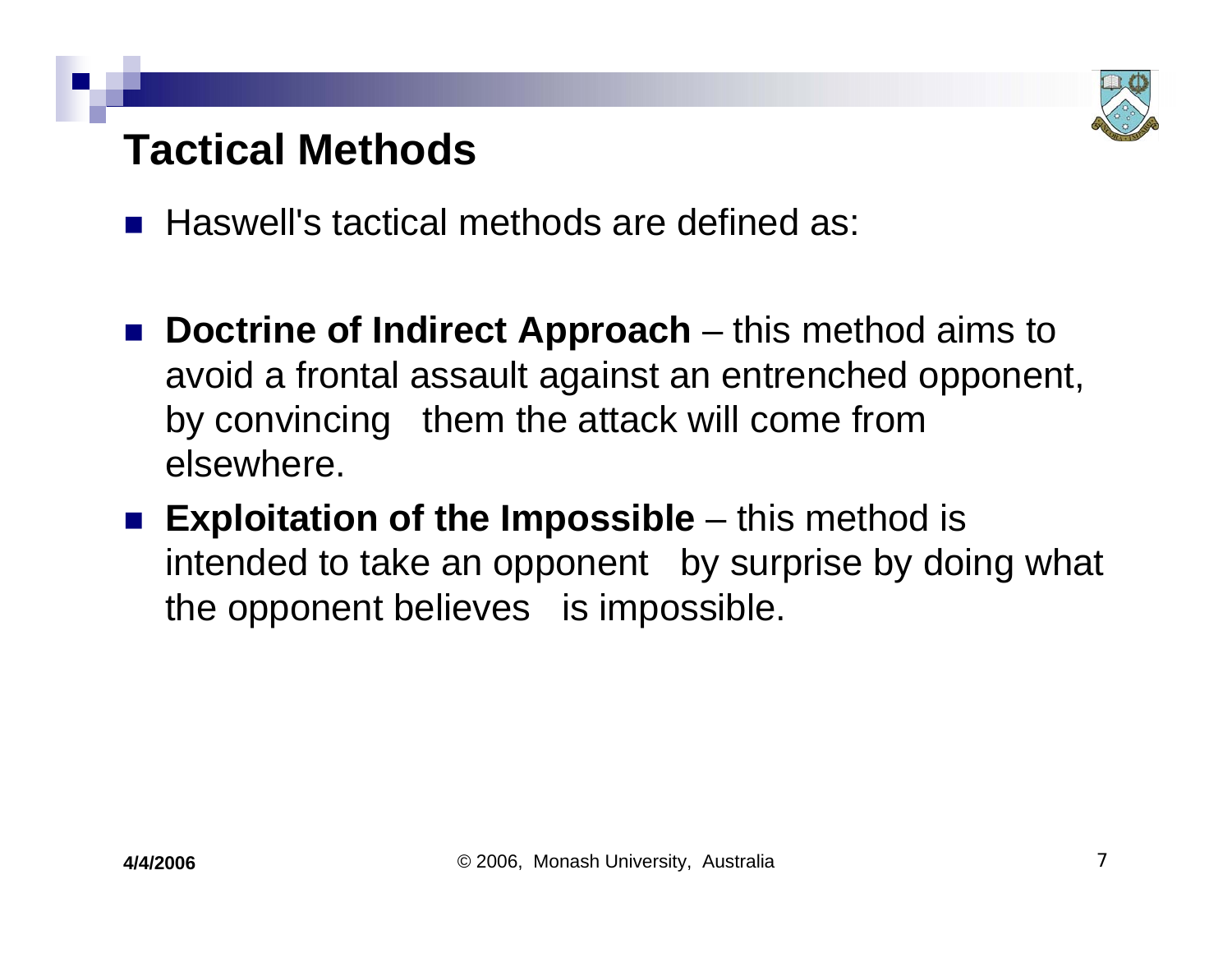

# **Seven Principles of Deception (Haswell)**

#### **1.Preparation**

- $\Box$ Deception needs a well defined aim and to be directed at a target.
- $\Box$ Needs detailed knowledge of the target.
- $\Box$ Plan the entire scheme and consider the target's reaction to it.
- $\Box$ Also plan the groundwork for the deception.

#### **2.Credibility**

- П Deception must never seem incongruous or illogical. It must be feasible.
- $\Box$ It should be in line with what the target expects to happen.

#### **3.Multi-Channel Support**

- $\Box$ All the false information on all channels must support the deception.
- $\Box$ Channels must also conform to each other.
- $\Box$ Positive to draw target's attention, negative to repel attention.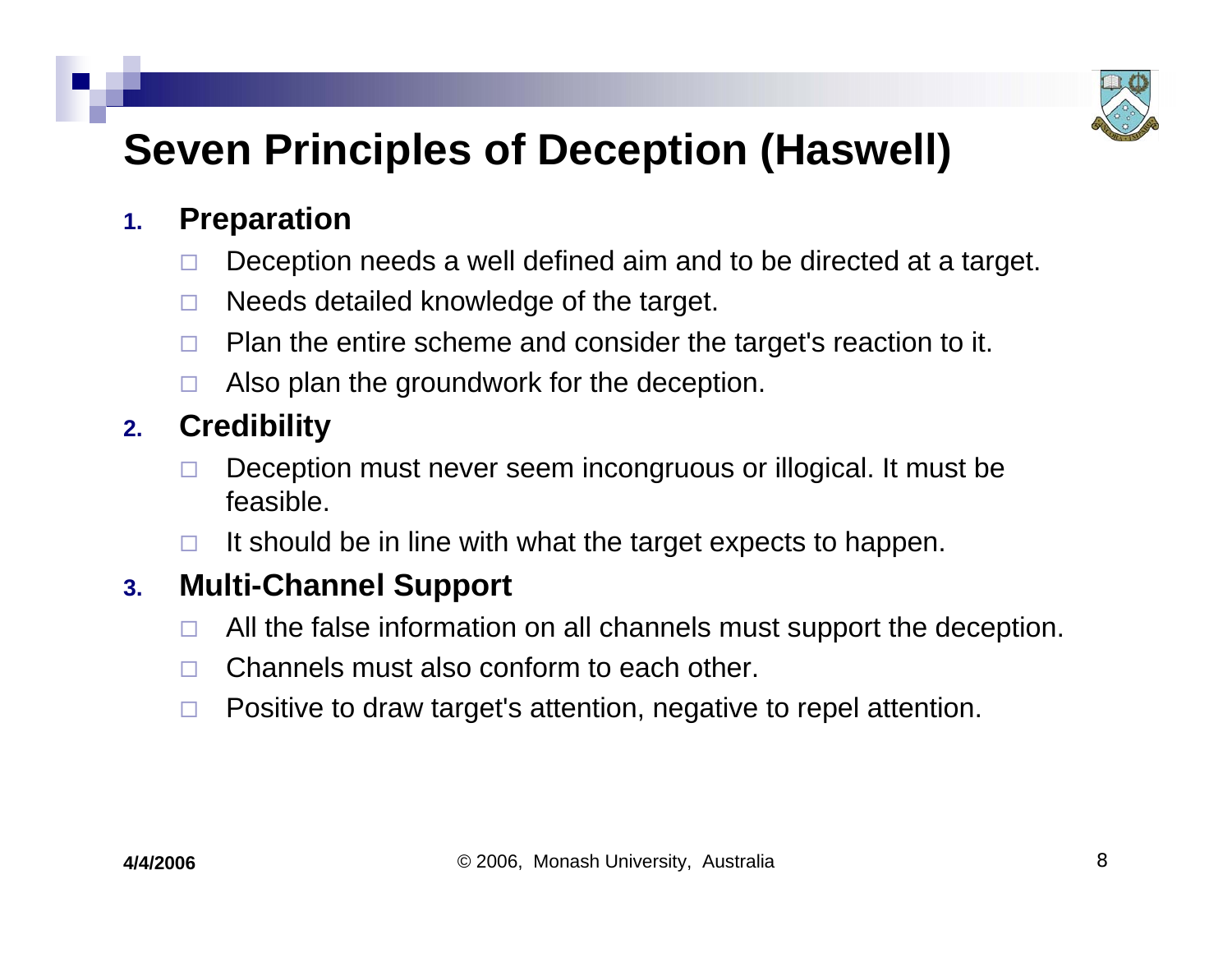

# **Seven Principles of Deception (Cont.)**

#### **4.Centralised Control**

- $\Box$ Deception schemes should be centrally controlled to avoid confusion.
- $\Box$  All schemes must be centrally controlled and the level of control (headquarters) determined by the number of units involved in the plan.

#### **5. Security**

- $\Box$  Detailed knowledge of deception limited to the smallest number of people. ·
- $\Box$ Knowledge on a need to know basis.

#### **6. Flexibility**

 $\Box$  A deception plan should be flexible to take advantage of unforseen developments or to abandon it without revealing the aims of the deception plan.

#### **7. Coordination**

 $\Box$ Individuals need to know what they must do and when.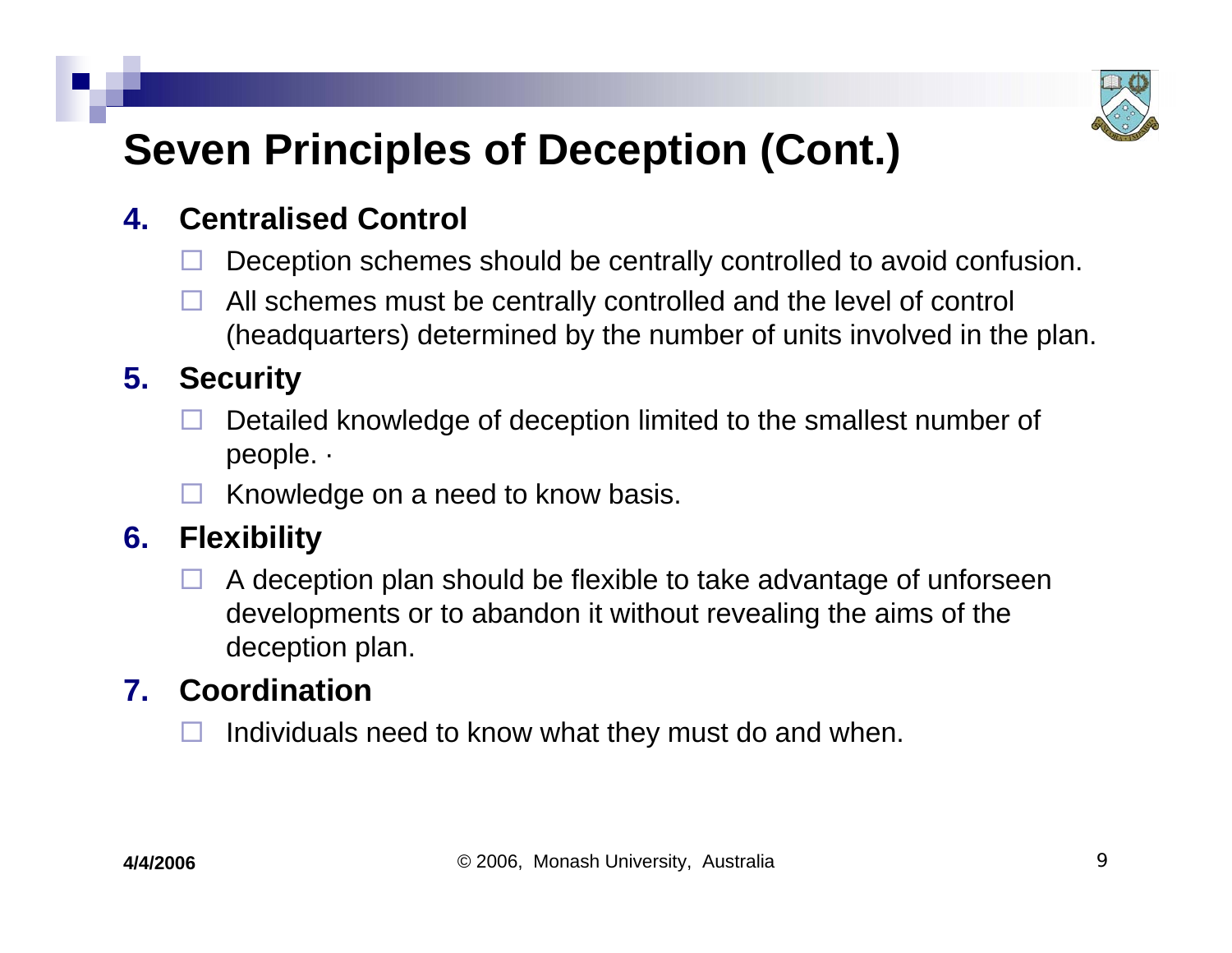

## **Remapping the 'Classical' into the Canonical**

- We remap the 'classical' deception techniques into canonical form as simple or compound strategies, each comprising canonical primitives.
- NB the four canonical strategies of information warfare are effectively mutually orthogonal primitives, which can be combined in an arbitrary manner to form a *compound strategy* (Kopp, 2005).
- Exploring many empirical case studies indicates that compound strategies are used very often in nature (Kopp, Mills, 2002).
- The results of the remapping were surprising insofar as most were instantiations of the same compound model, involving mimicry and camouflage.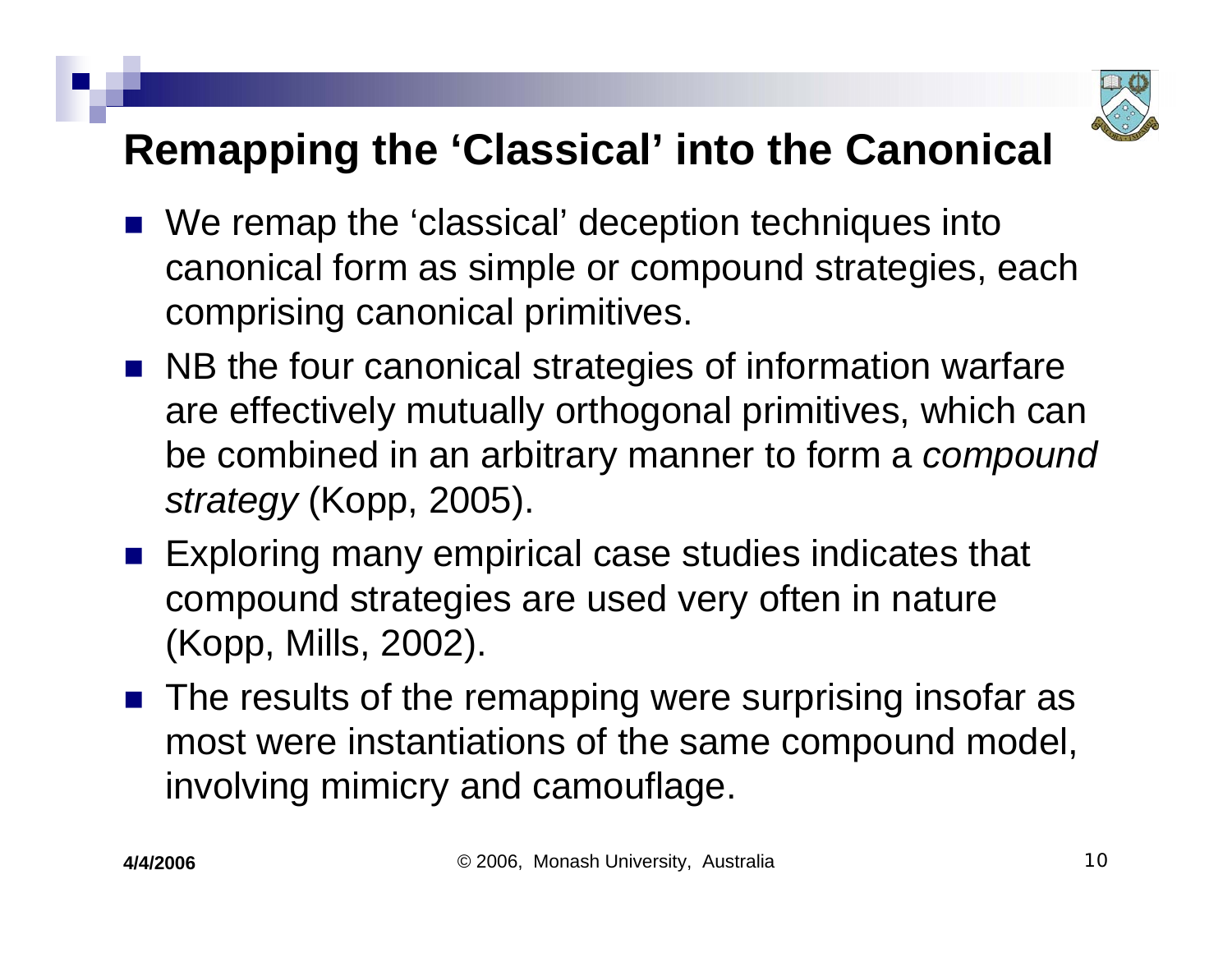

# **The Lure**

- The victim perceives an advantageous situation which has actually been fabricated to weaken their position.
- At the most basic level an example of the corruption strategy, as mimicry is employed to create a perception of an advantageous situation which does not exist.
- Degradation may be employed as a supporting strategy, by employing camouflage techniques to hide information which may expose the ruse.
- Two specific forms in the Lure:
	- □ The canonical form is where corruption is used alone.
	- $\Box$  The compound form where degradation is employed to defeat defensive information gathering by the victim player.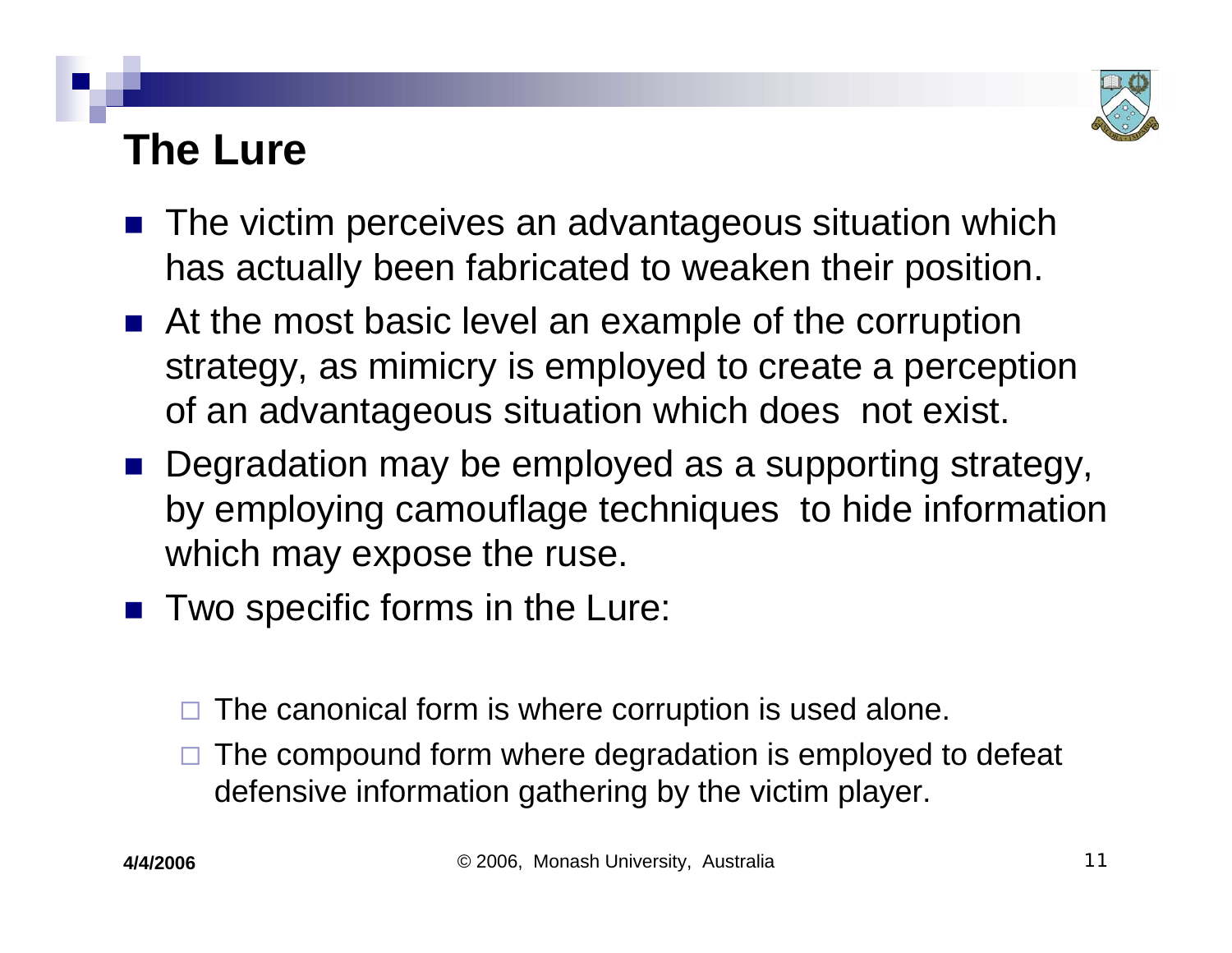

### **The Repetitive Process**

- The Repetitive Process, is similar to the Lure in having the same compound and canonical forms.
- Its implementation differs as it is intended to deceive by mimicking behaviours, which are not characteristic of preparations for an attack.
- The aim of the Repetitive Process is different from the Lure, since the latter is designed to compel an opponent / victim to make a move in the game, whereas the former is intended to conceal preparations for a move by the attacker.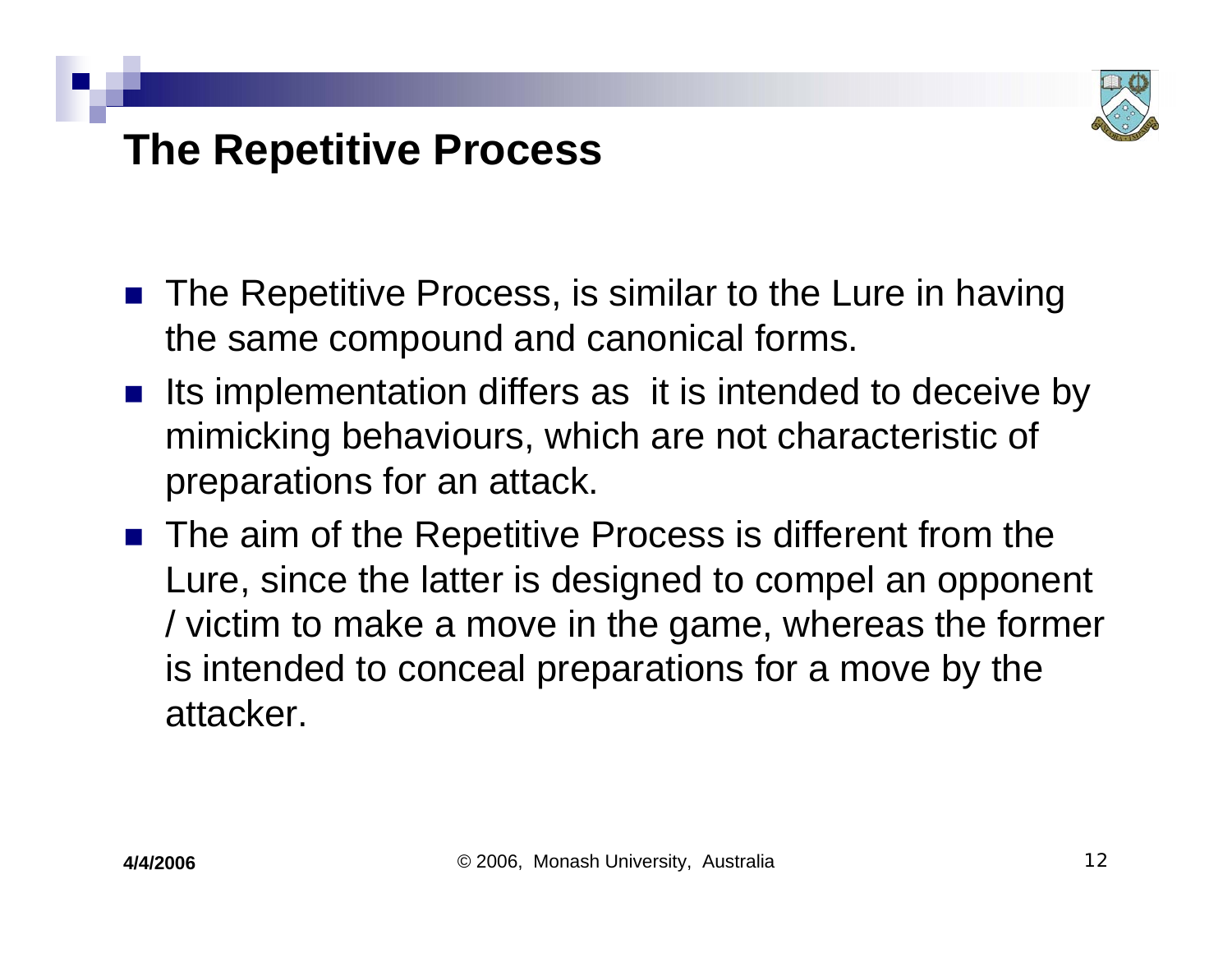

# **The Unintentional Mistake**

- The Unintentional Mistake is a mimicking technique and thus also qualifies as corruption. The attacker mimics a mistake and the victim is compelled to exploit the mistake.
- More than often this play will include concealment or camouflage as a supporting strategy, and thus exists in both canonical and compound forms.
- Used as a technique to introduce a false belief that intelligence sources being used by the victim are in fact double agents, when this is not so (Haswell, 1985). As a result the victim will destroy its intelligence network in an effort to remove the believed to be compromised agents.
- If used so, it is part of a compound strategy, in which corruption and degradation are used as supporting strategies for a denial game, in which the victim is subverted into using internal resources to self destruct.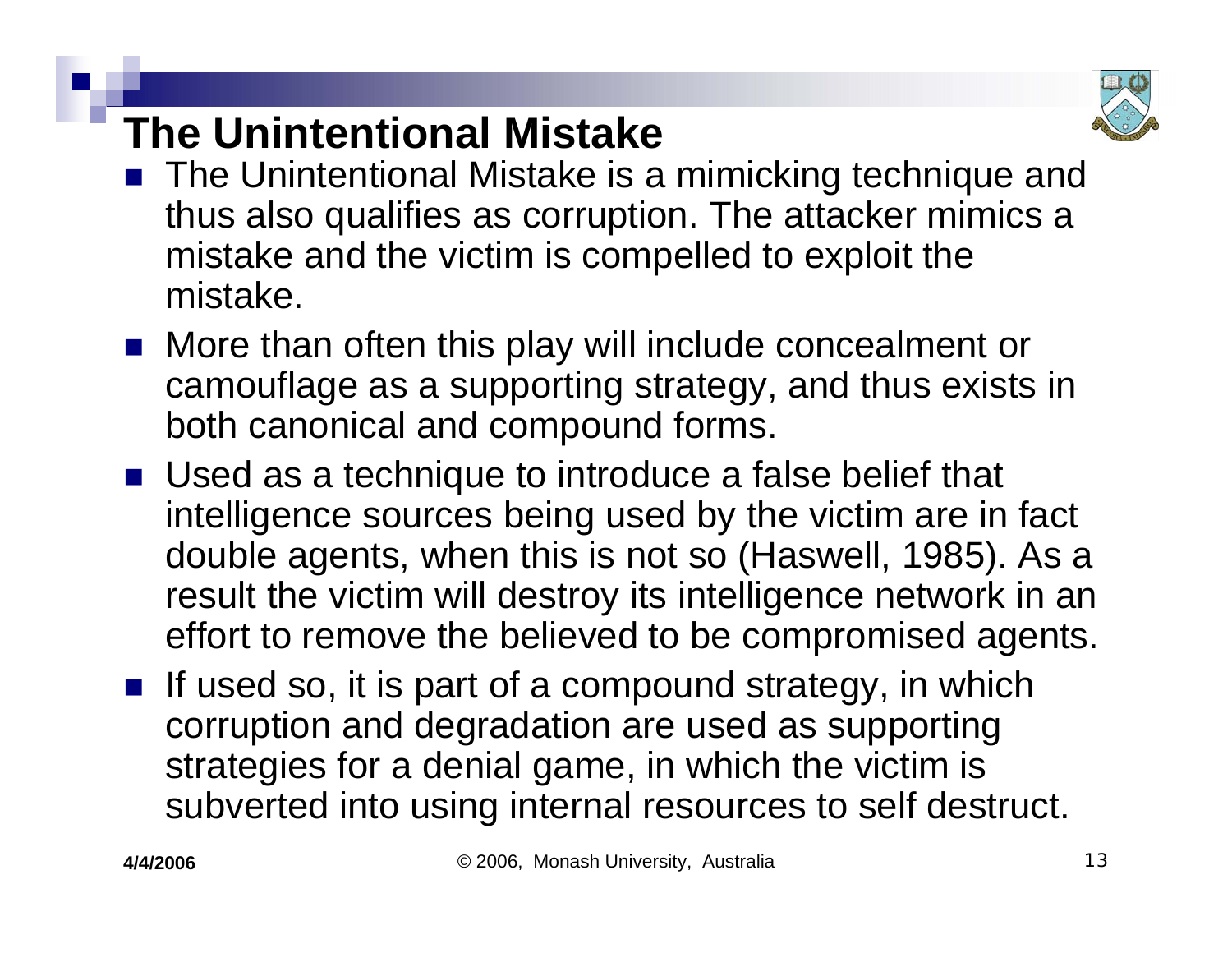

# **The Obvious Solution**

- The Obvious Solution, is prima facie an example of corruption and degradation, in that mimicry or concealment will be employed to hide the real intent from a victim.
- It aims to reinforce an existing but incorrect perception by the victim that the obvious play is the correct play.
- Whereas earlier plays either aim to implant a false perception or aim to conceal, the Obvious Solution is mostly intended to reinforce an existing but incorrect perception by the victim.
- Knowledge of the victim's actual perception is often valuable if this play is to be implemented.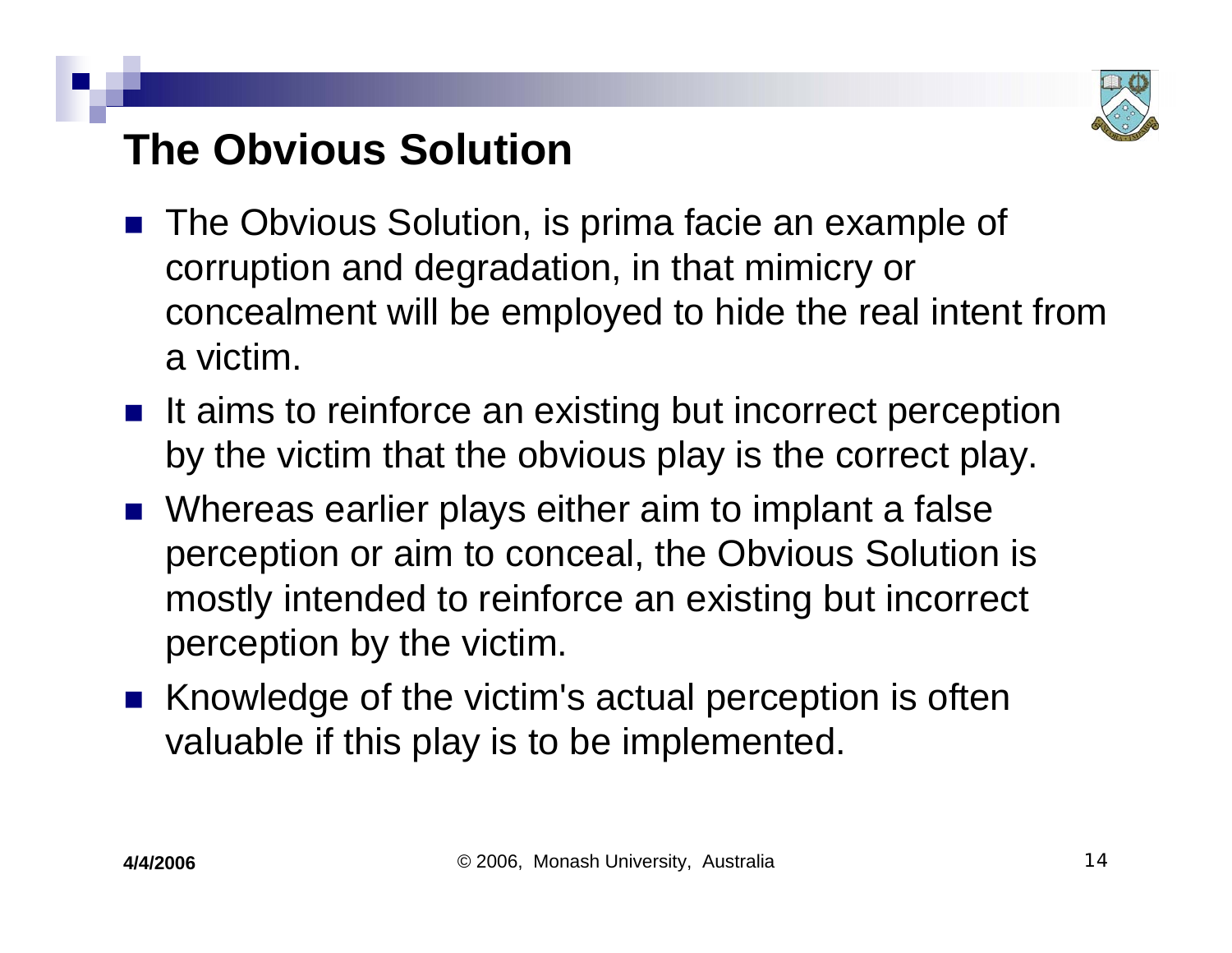

### **The Piece of Bad Luck**

- The Piece of Bad Luck, is a form of the Unintentional Mistake and thus a canonical or compound strategy using corruption and degradation.
- The implied cause of the 'unintended' disclosure is different.
- $\mathbb{R}^3$  Frequently this play will include concealment or camouflage as a supporting strategy, and thus exists in both canonical and compound forms.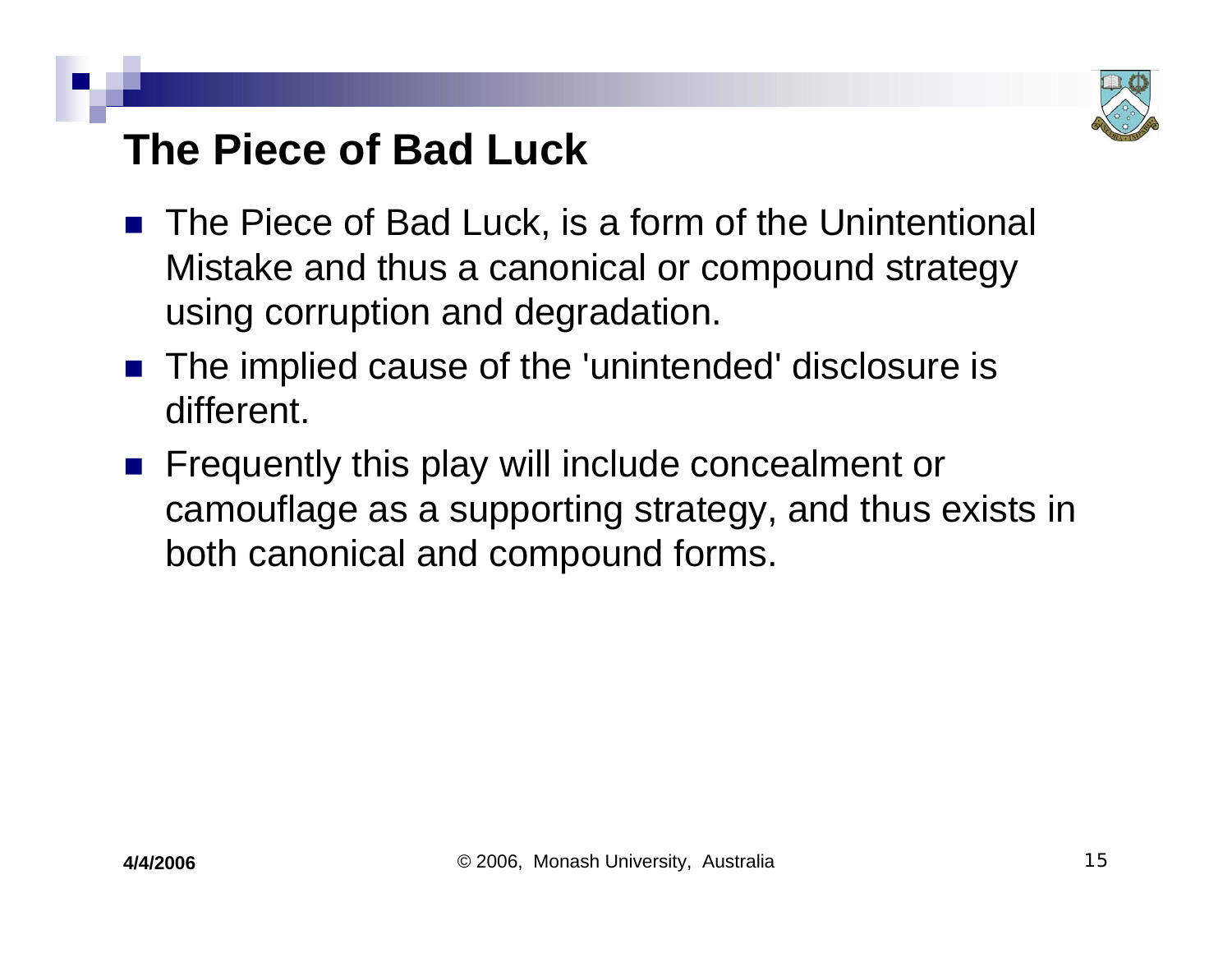

#### **Mass Media 'Perception Management' Techniques**

- $\mathbb{R}^3$  Notable examples are:
	- 1. Germany's Third Reich
	- 2. Soviet Union, Warsaw Pact and PRC
	- 3. Al Qaeda and affiliated fascist movements
- $\mathbb{R}^2$  Specific pattern of technique and the use of a sustained and internally consistent long term deception campaign, characteristically targeted at followers of the regime or movement.
- $\mathbb{R}^2$  More than often 'perception management' techniques intended to attack external opponents of such regimes are unique, and indeed different from those targeting the captive population.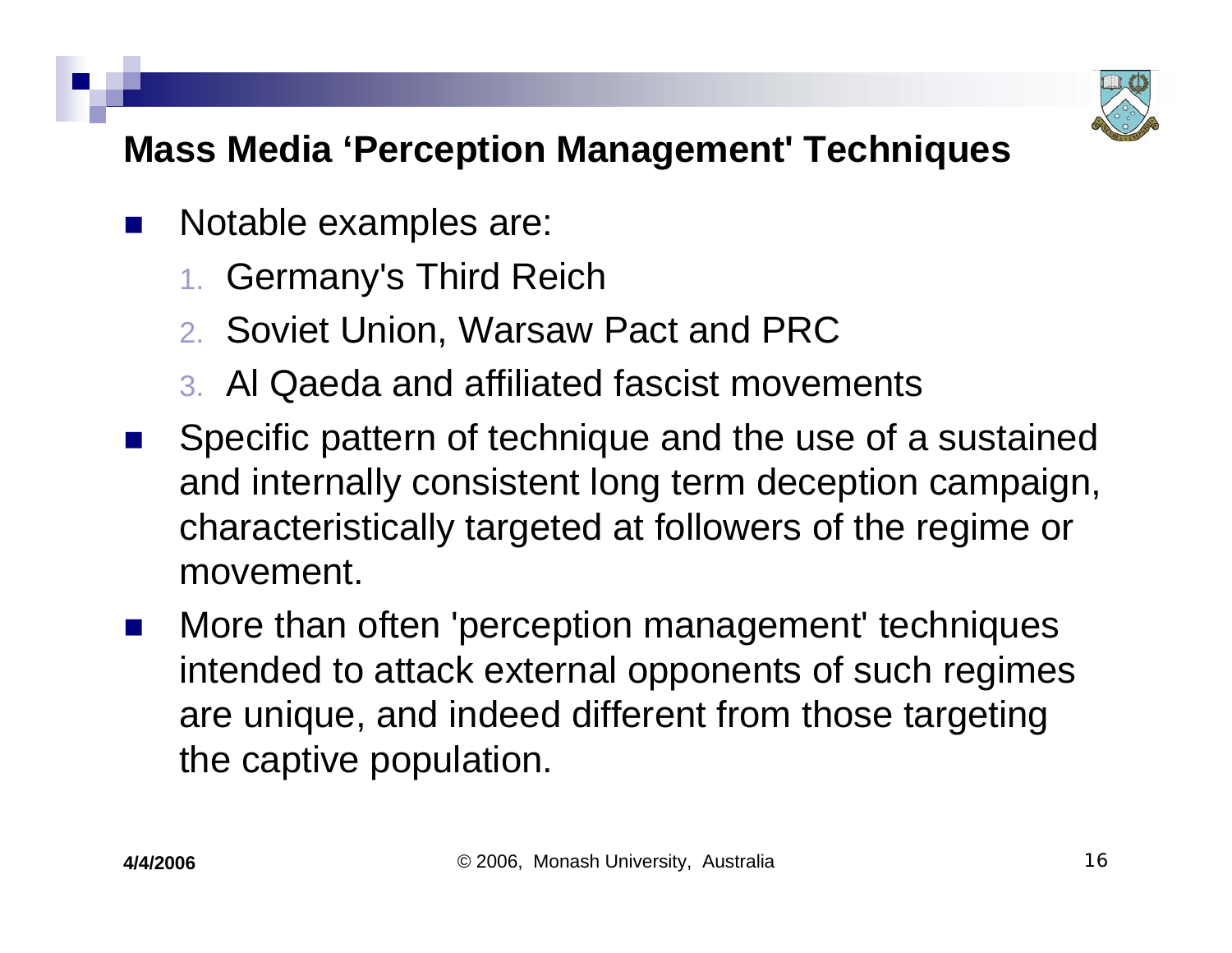

# **Strategies and Principles**

- H. Model the victim population as the target of a systematic and organised campaign of deception by the regime or movement.
- F. Key strategies and principles apparent:
	- 1. Preparation - well defined aims in reinforcing the victim population cohesion, or the ideological / political position propagated by the regime.
	- 2. Credibility the deception campaign is usually internally consistent, with arguments which follow cycles designed to avoid contradictory ideas or facts. Victim population prejudices or expectations are incorporated to reinforce credibility.
	- 3. Multichannel support – multiple mutually supportive deceptive arguments and fabricated facts are used to reinforce the deception campaign, and defeat attempts by the victim population to unmask the deception.
	- 4. Centralised control – entities such as propaganda ministries, propaganda bureaus or propaganda arms of political parties or movements are employed.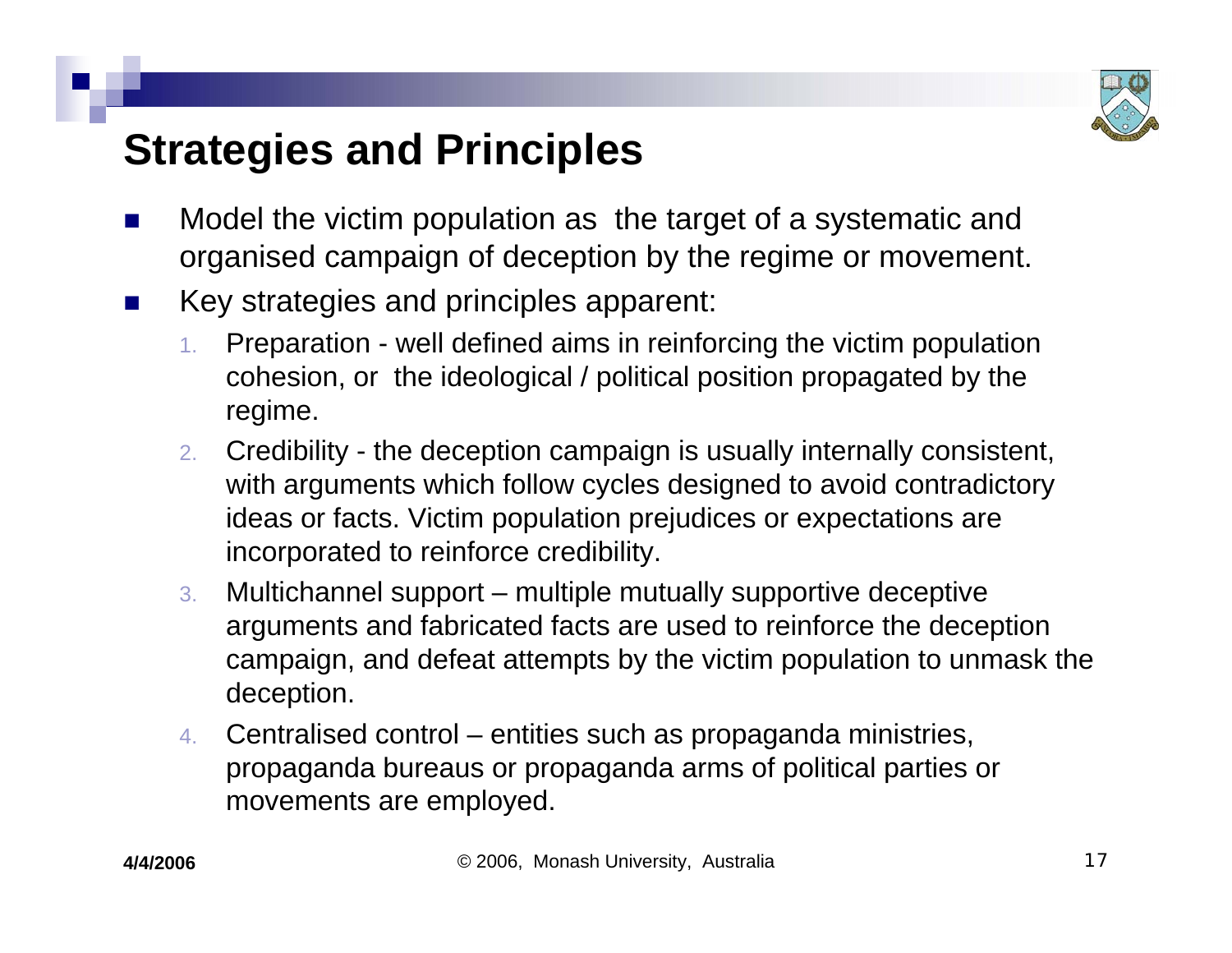

# **Strategies and Principles (Cont.)**

- 5. Security – the nature of the deception campaign, i.e. knowledge of ground truth is usually only known to a small fraction of the leadership group.
- 6. Flexibility the deception campaign typically adapts and evolves over time, as it adapts to changing circumstances.
	- $\Box$  Example is the era of Soviet purges during the 1930s, when new and 'unexpected' class enemies and traitors were 'exposed' over time.
- 7. Coordination – party organisations and propaganda ministries/bureaus characteristically follow rigid hierarchical patterns of organisation to provide consistent and synchronised distribution of deceptive messages to the victim populace.
- 8. Concealment – information which could contradict the deception campaign is hidden or destroyed.
- 9. Untruthful statements – untruthful statements are fabricated with the aim of mimicking the ground truth.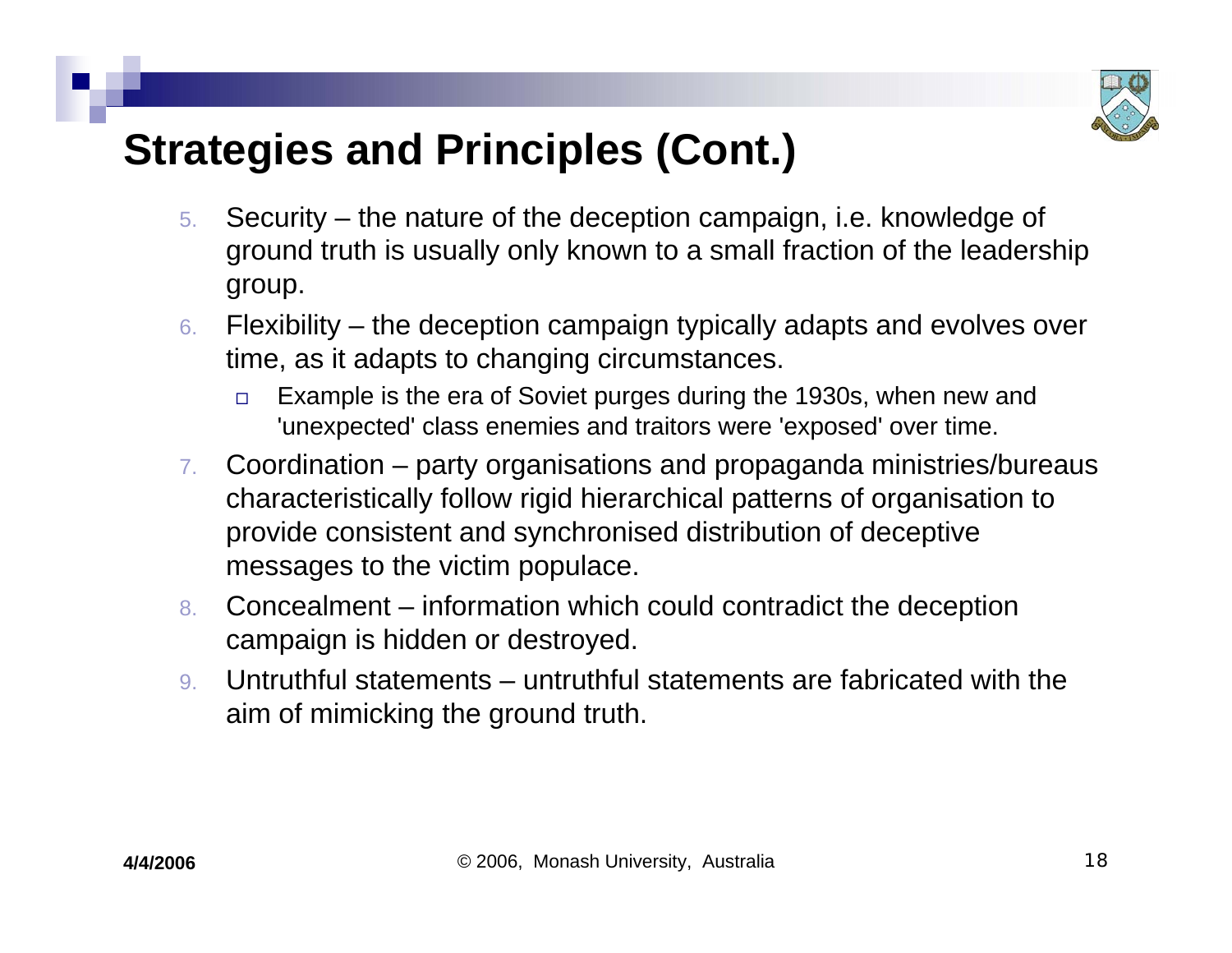

### **Observations**

- The is a one to one mapping between the fundamental models used in 'classical' deception technique, and the highly structured fabrication and distribution of deceptive propaganda targeted at a victim population by the example regimes or movements.
- **At the most fundamental level of canonical and** compound strategies and supporting techniques, internal propaganda aimed at a victim population is indistinguishable from classical deception techniques employed in intelligence or military operations.
- *Example regimes / movements conducted or are conducting sustained deception campaigns against the victim population, implicitly treating the victim population as an opponent in a IW hypergame.*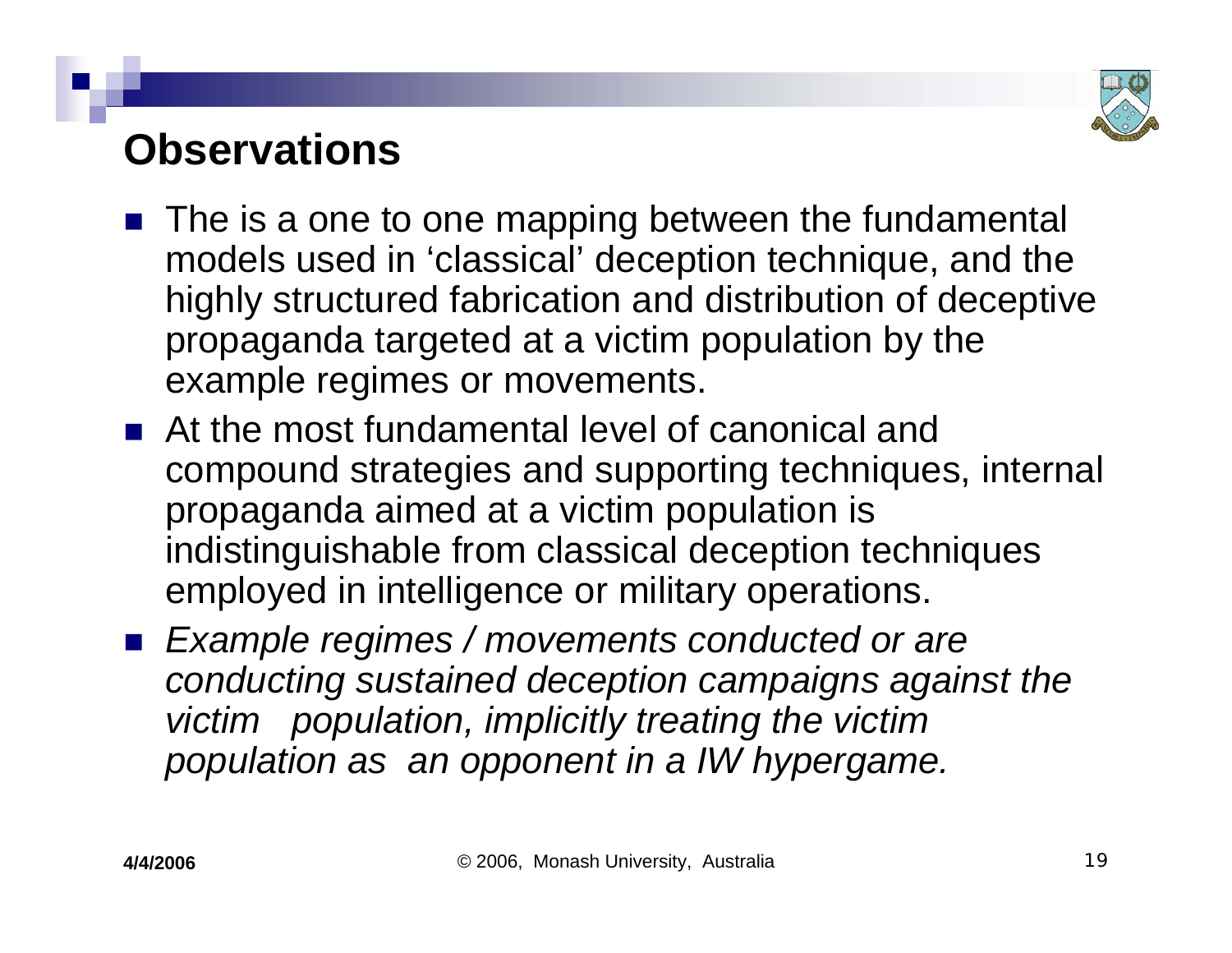

# **Propaganda Targeting Democracies**

- Campaigns targeting the populations of developed democracies, in a globalised and highly networked world, follow a different pattern.
- The principal differences are a result of the lack of structural control over global media organisations and networks, which are not part of the regime or movement's internal organisation.
- While internal sympathisers may be exploited, as a rule these are not always available.
- The result is that media organisations must be *subjected to a deception effort designed to compel them to become a delivery mechanism for deceptive messages targeting the victim population*.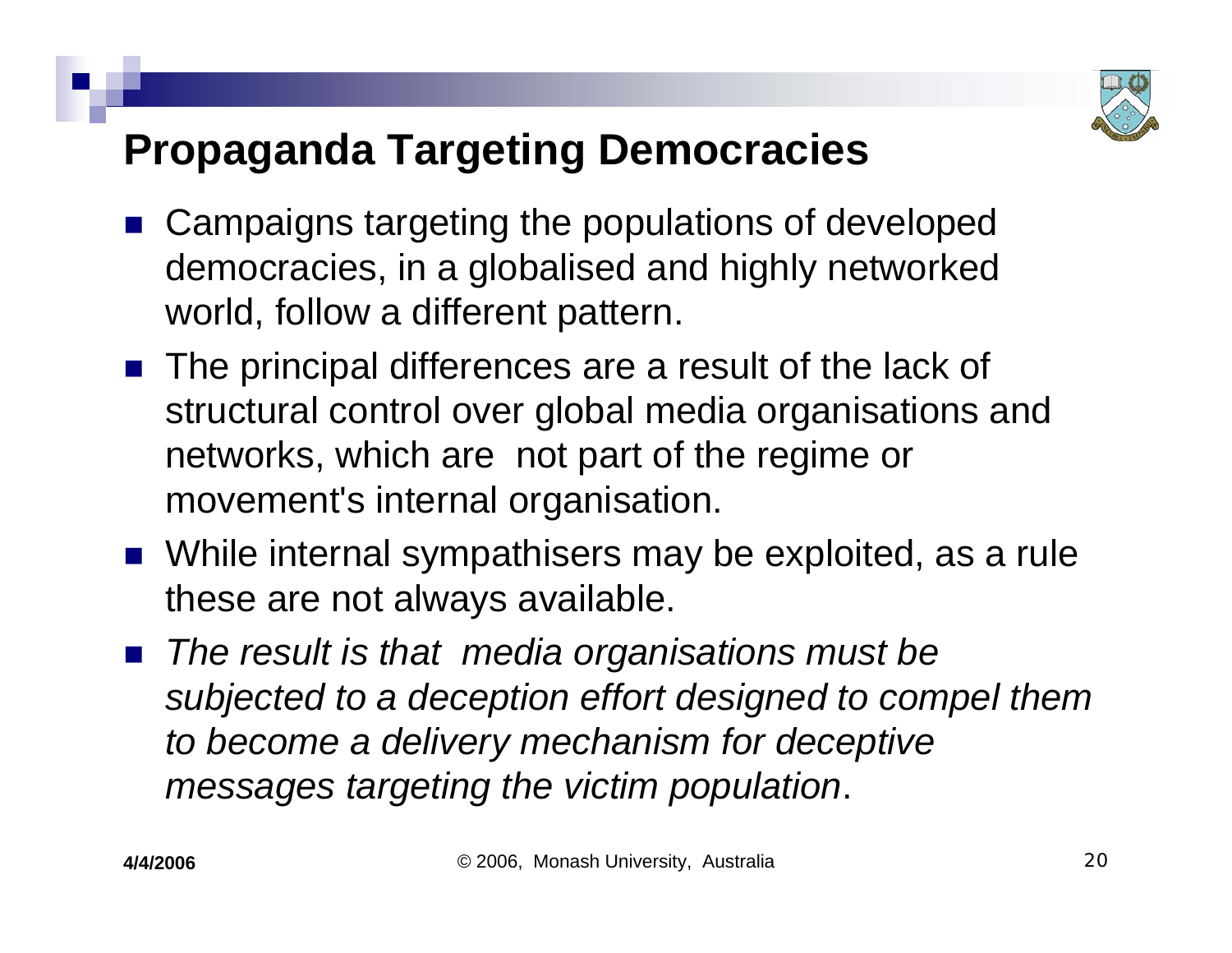

## **Mass Media Attributes**

- Focussed on the delivery of 'infotainment' rather than dedicated news and news analysis.
- **Timeliness of delivery has precedence over the depth of** analysis or accuracy of the material.
- By-product of a commercial market dynamic competing media players must attract the interest of viewers to achieve favourable ratings and thus attract subscriptions or advertising revenues.
- Commercial application of Goebbels' dictum that 'propaganda must be entertaining' (Goebbels, 1943).
- The implicit aim of this propaganda is transmission of the message that 'this media organisation is more attractive than its competitors'.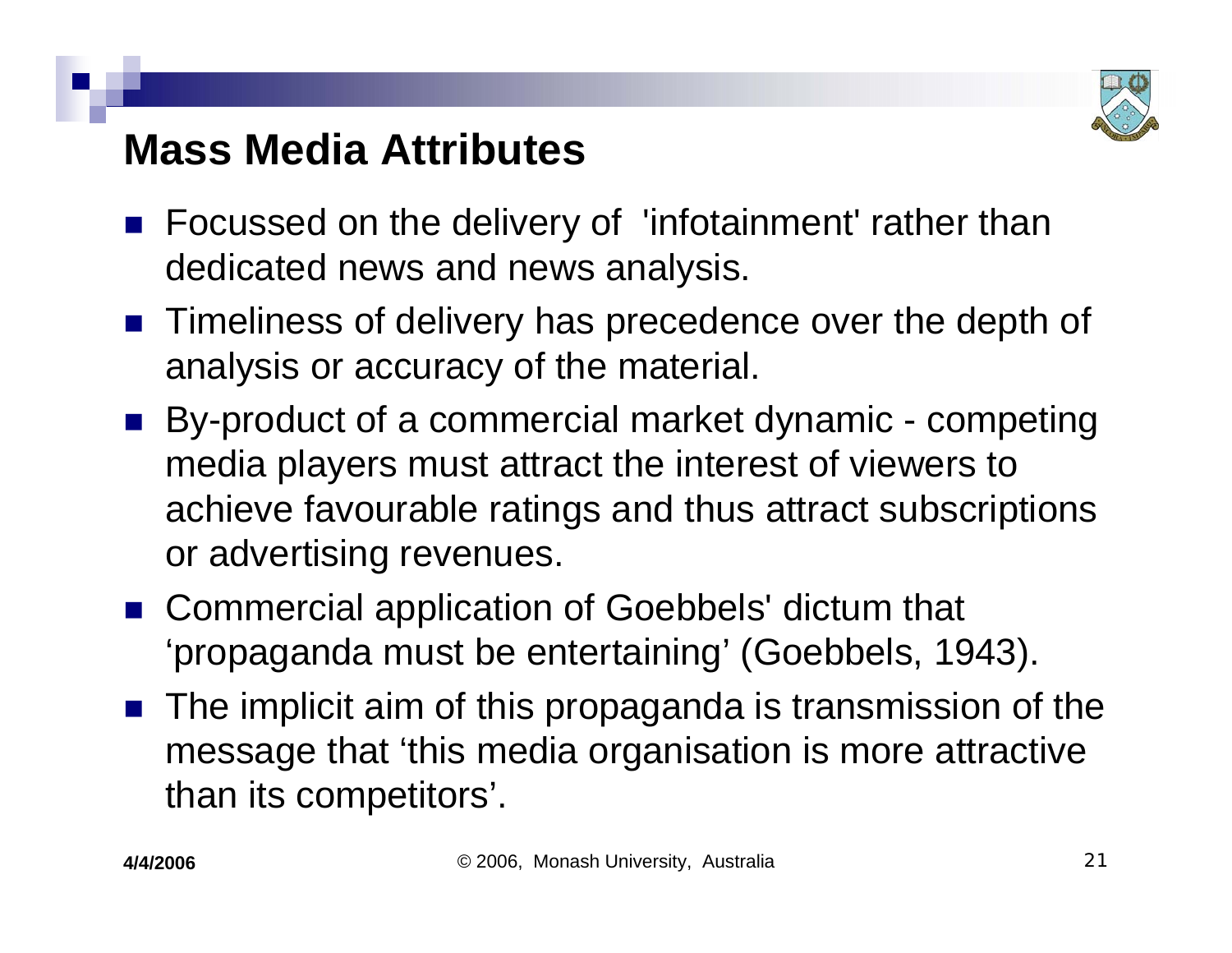

### **Observable Realities**

- Viewers and readers are most attracted to footage or stories which are dramatic, violent or involve intense controversy.
- Media organisations aim to appeal to existing prejudices or preconceptions on the part of the audience.
	- $\Box$  le the same mechanism observed in propaganda distribution, as presentation of materials which challenge audience prejudices or preconceptions will be less likely to be received favourably
- Media organisation IW strategy is a compound strategy of degradation and corruption, centred on audience interest and *a priori* prejudices and aimed at maximising audience visitation rates at the expense of competitors.
- Competitive game of 'who has the best honeypot?' with *the game payoff in the frequency of visitation.*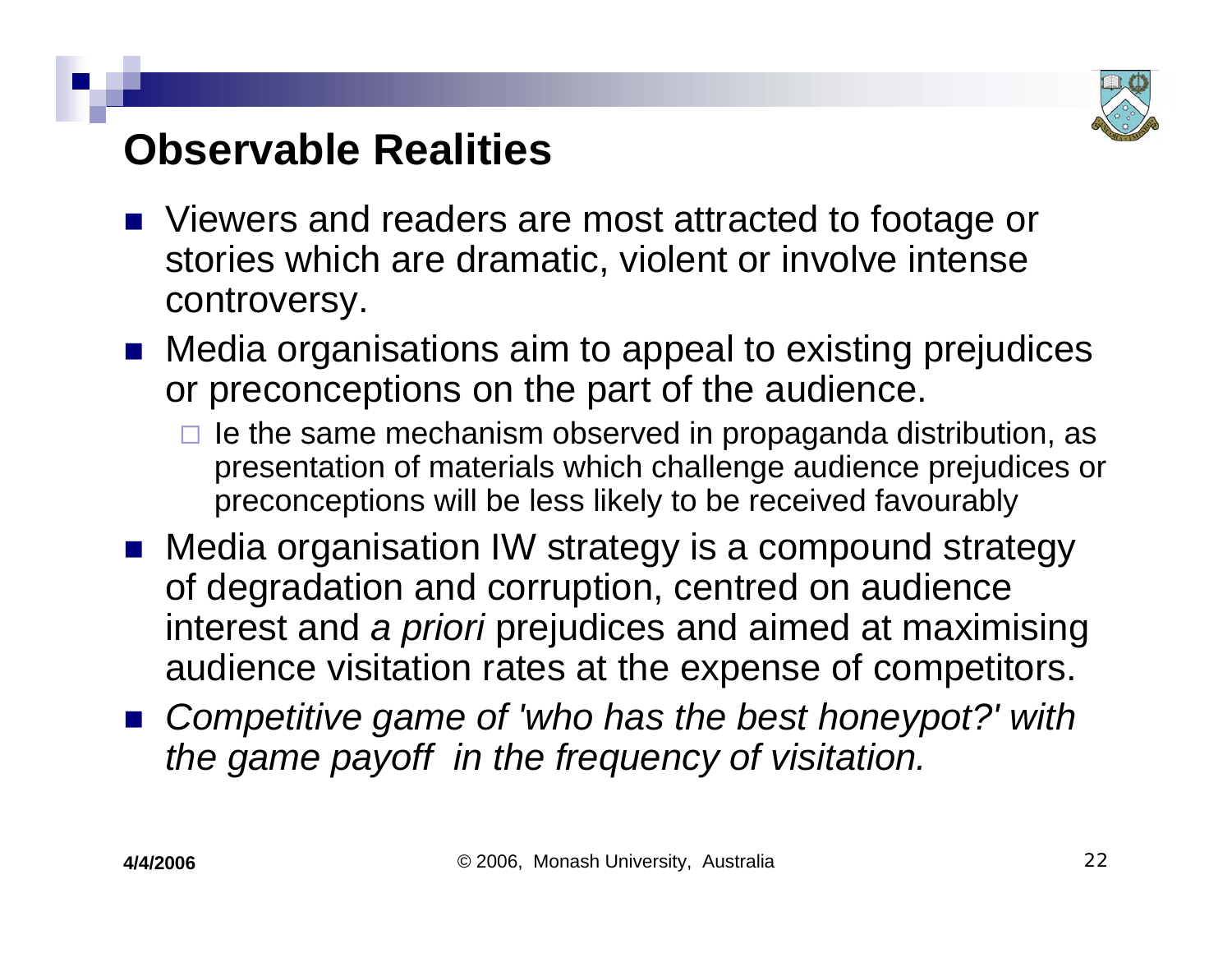

# **Propaganda Targeting Western Democracies**

- Attacker must wrap deceptive message in an envelope of material which is attractive to global media organisations.
- Deceptive message must provide content which is *dramatic, violent, intensely controversial, or any combination of the three, and which appeals to audience prejudices where possible.*
- $\blacksquare$  In the context of the four strategies of Information Warfare, distribution of deceptive propaganda using the global mass media as a conduit employs compound strategies combining denial through subversion, degradation and corruption strategies.
- Denial via destruction of the delivery channel is usually *avoided since it compromises the intermediate aim of the strategy, which is exploitation of the delivery channel.*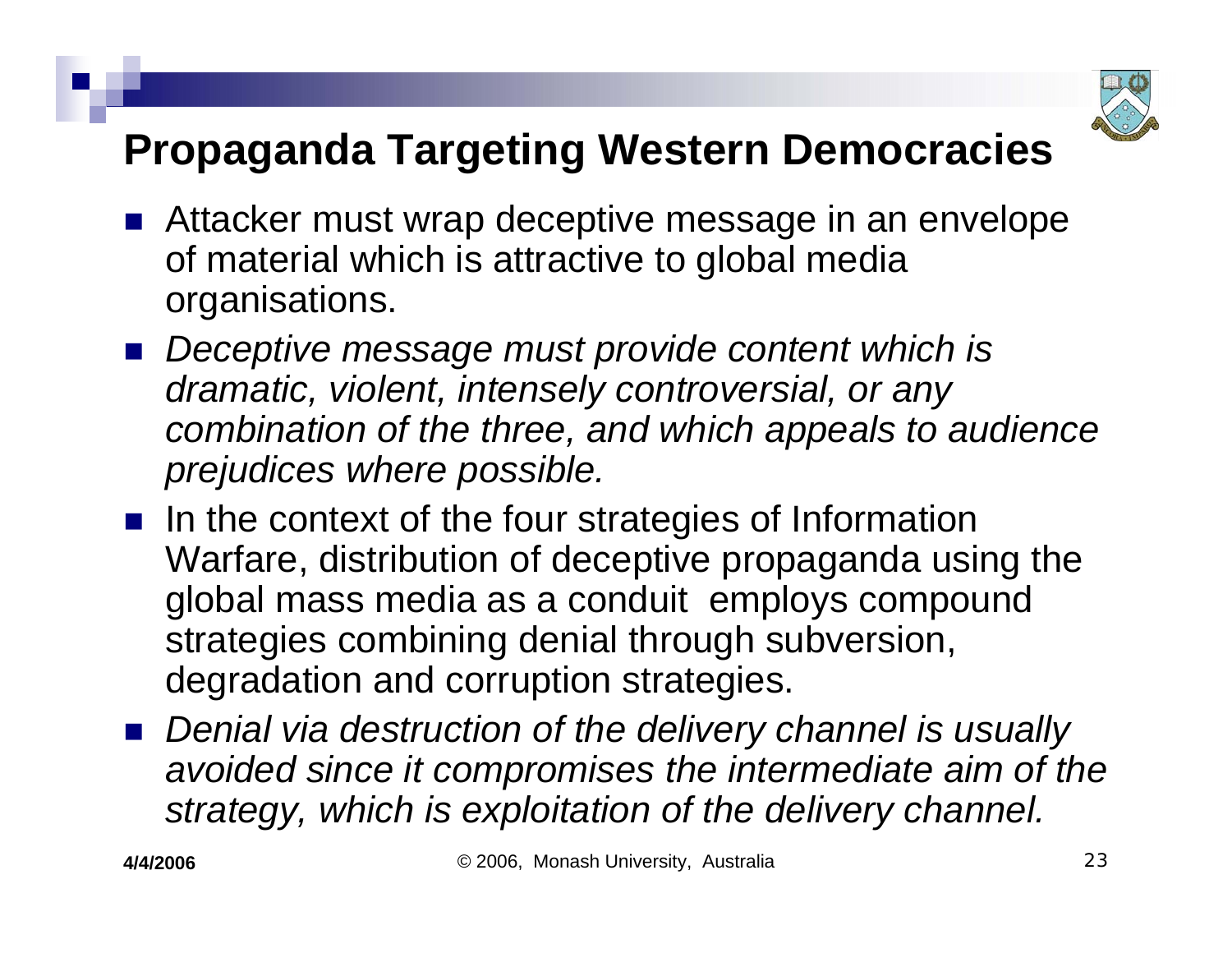

# **Political Propaganda and Product Marketing**

- As numerous case studies over many centuries illustrate, the full spectrum of deception techniques have been used to promote political agendas.
- $\blacksquare$  In Western democracies with active media, it is frequently difficult to impose control on the flow of information or to propagate deceptions which are easily proven to be such.
- Thus the most common deception techniques used are 'deception by omission', 'saturation' and the use of 'spin'.
- All techniques are design to create a misperception of reality by either excluding unpalatable facts, or encouraging the victim to devalue or disregard unpalatable facts by accepting the 'spin' on the issue.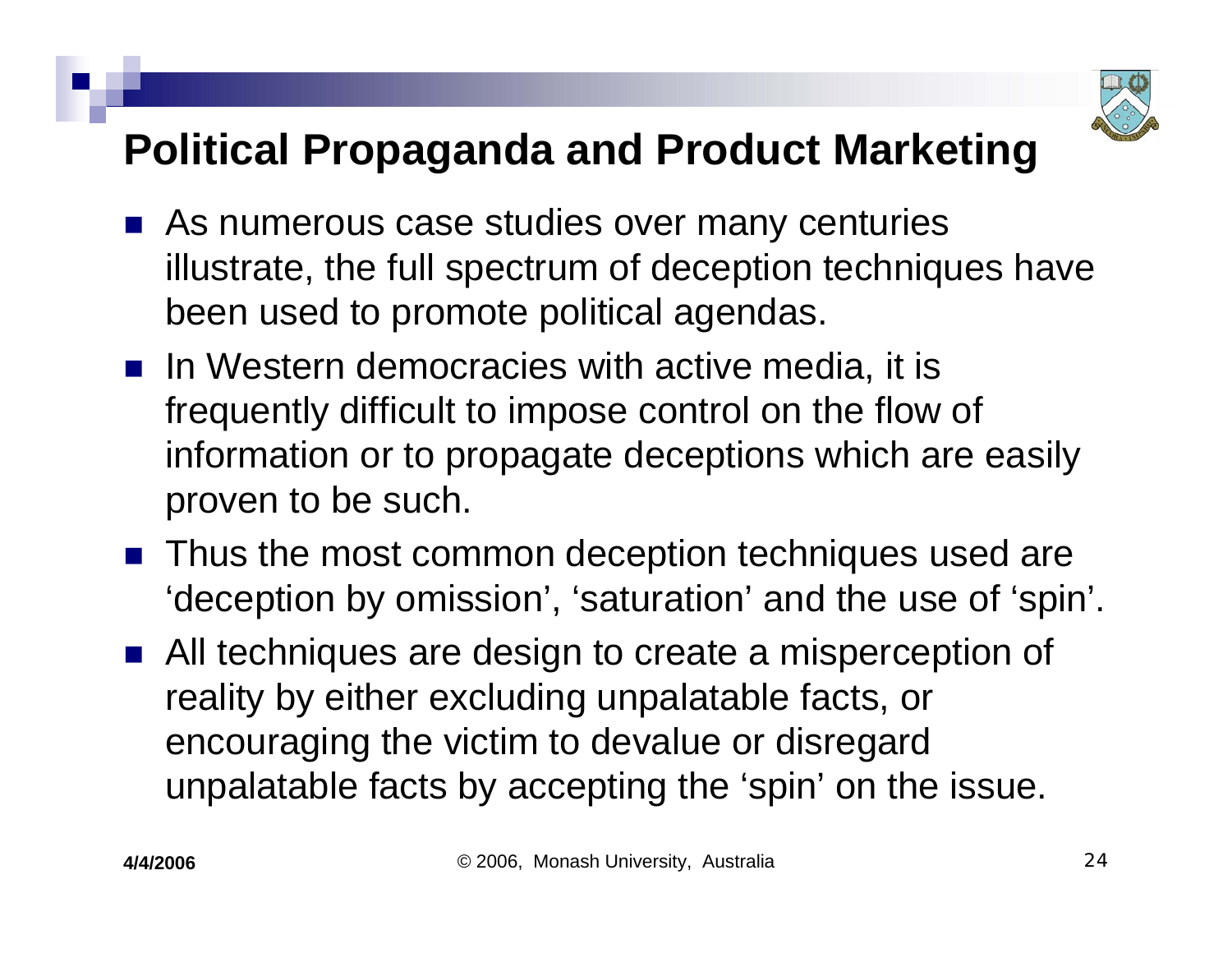

# **Deception by Omission**

- $\mathbb{R}^3$  *Deception by omission* is a form of degradation, the first canonical strategy.
- The attacker hides information which would be unhelpful in driving the victim to a specific misperception of reality.
- A prerequisite for *deception by omission* is that the victim has poor or no *a priori* knowledge or understanding of what the attacker is presenting to be a picture of reality.
- **If the victim forms a picture of reality based only upon** what the attacker presents, a misperception favourable to the attacker can be implanted.
- The best defence a potential victim has is to ensure that multiple independent channels are used to collect information.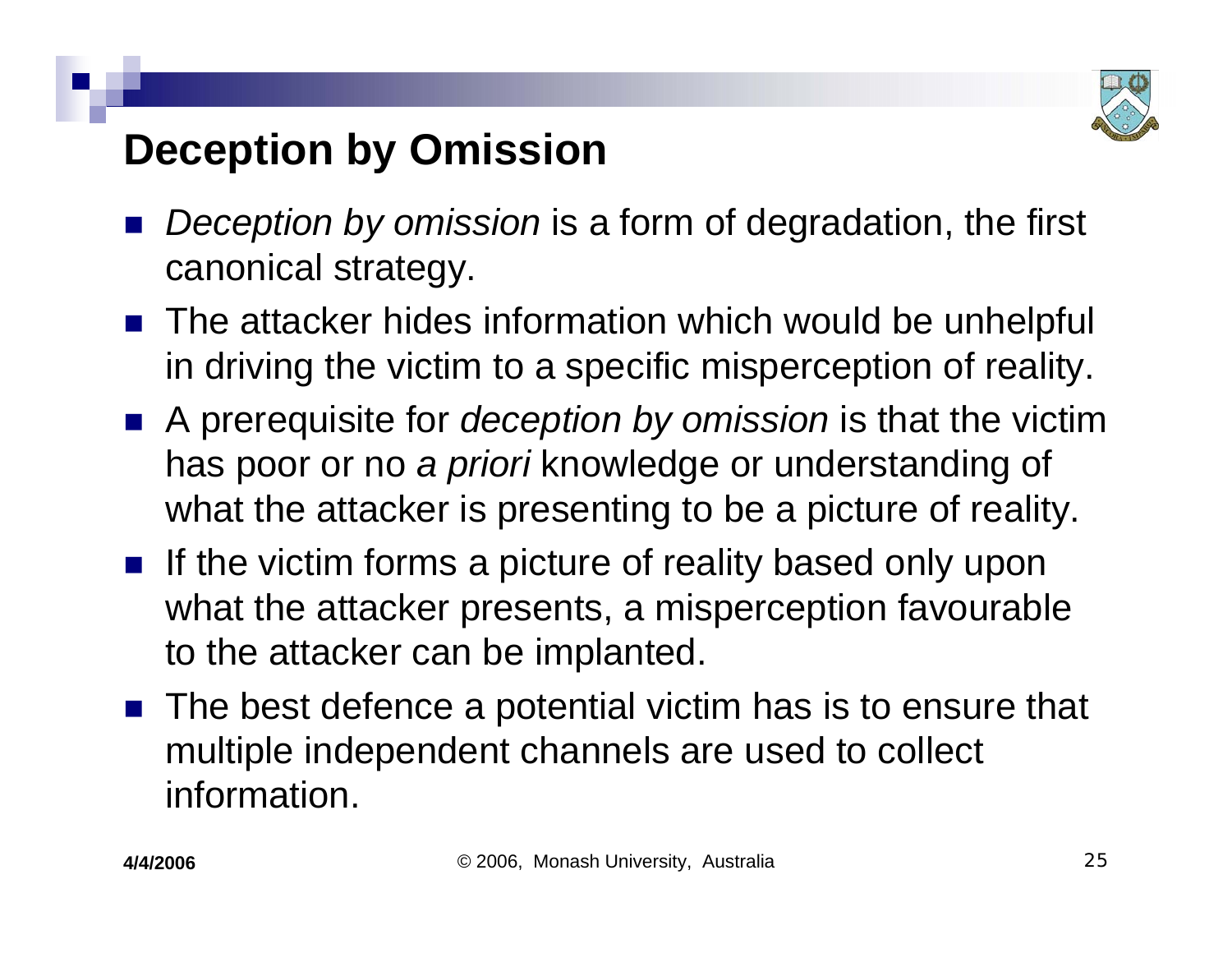

# **Deception by Omission (2)**

- Deception by omission is a very popular technique in commercial product marketing and political marketing since it permits attacks without resorting to making provably untruthful statements, ie Corruption.
- **n** In most developed nations untruthful statements in product marketing are illegal or present grounds for civil action. Therefore deception by omission may be the only legally safe deception technique available.
- Over recent decades regulatory or legislative measures have been adopted in most developed nations to force disclosure of factual information on products or compliance with specific regulations or law.
- Nevertheless the deception by omission technique is often successful due to laziness or incompetence on the part of a victim population.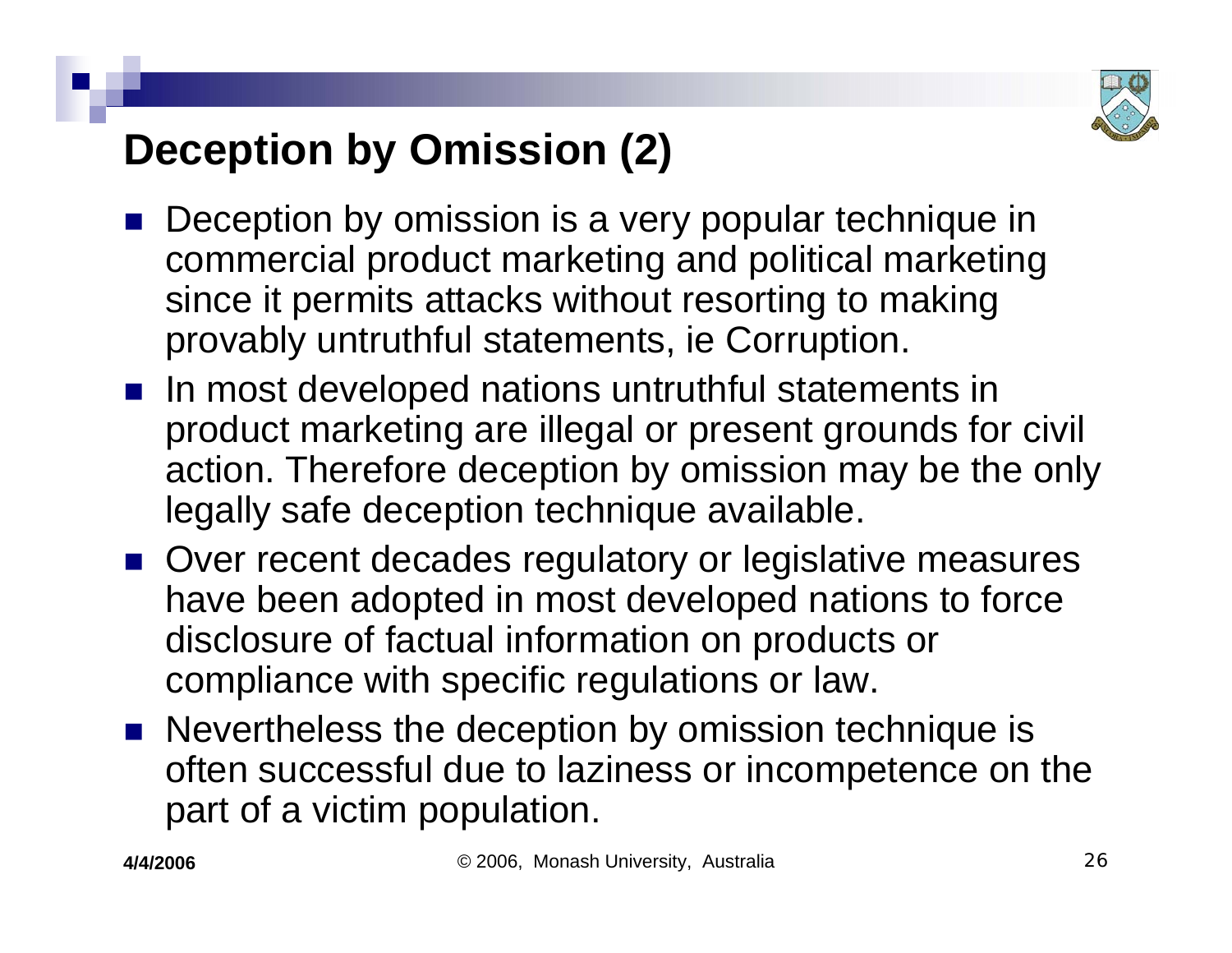

# **Deception by Saturation**

- *Deception by saturation* is can be classed as a form of active degradation attack, or soft kill denial by destruction attack.
- The attacker will inundate the victim with messages, most of which are redundant or irrelevant, with the aim of saturating the victim's channel so the victim cannot gather information which might contradict the attacker's message.
- $\blacksquare$  Even an alert victim who may have the capacity to find valid messages embedded in a large volume of redundant messages may be effectively attacked, if the victim does not have the available time to sort through all of the received messages.
- This technique is not covered by regulation or legislation. In commercial tendering, bid size limiting can be used.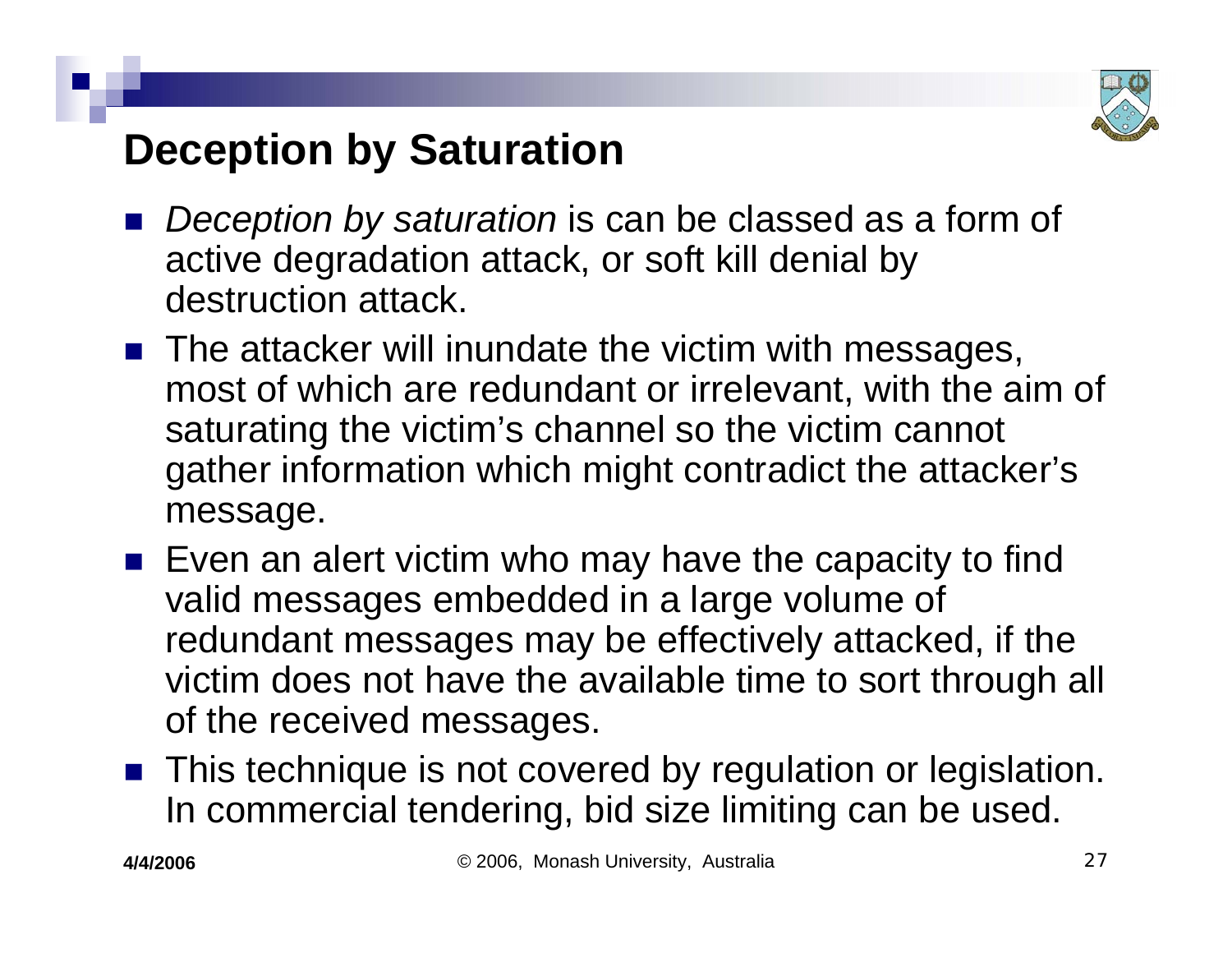

# **Deception by Spin**

- $\mathbb{R}^3$  *Deception by spin* is a form of subversion attack, and is often used in a compound strategy supported by *deception by omission*.
- A *spin* attack is based on the idea of presenting an unpalatable fact, but encouraging the victim to assess that fact from a perspective which is less damaging to the attacker. The victim's mechanism for critically assessing the unpalatable fact is thus subverted.
- **Example 'here is an unpalatable fact which is true, but** it isn't really that bad because of x, y and z'.
- Spin attacks, like *deception by omission* attacks, rely on the victim having little or no a priori knowledge, and the victim not being prepared to critically analyse <sup>a</sup> statement by the attacker.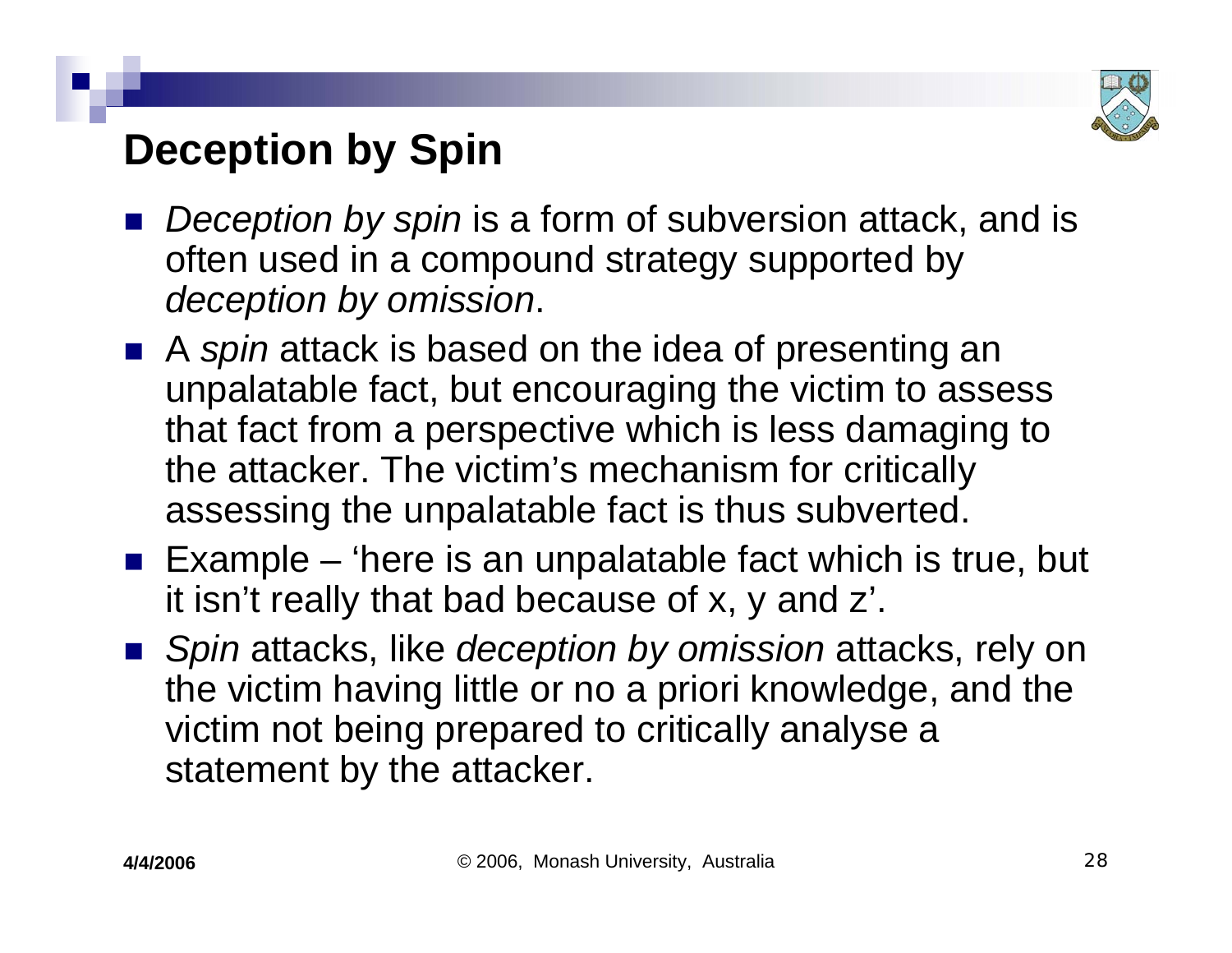

# **Deception by Spin (2)**

- $\mathbb{R}^3$  The most effective defence is to explore what is being presented as the 'it is not so bad' qualification to find what adverse consequences may have been excluded.
- Spin attacks have been used widely in the political debate, but are also increasingly a feature of other public debates, notably on environmental issues.
- Spin attacks can be highly effective where the victim is not prepared to apply critical thought to analysing attackers' messages.
- Spin attacks are not covered by legislation or regulation, and unless supported by a corruption strategy, remain legal.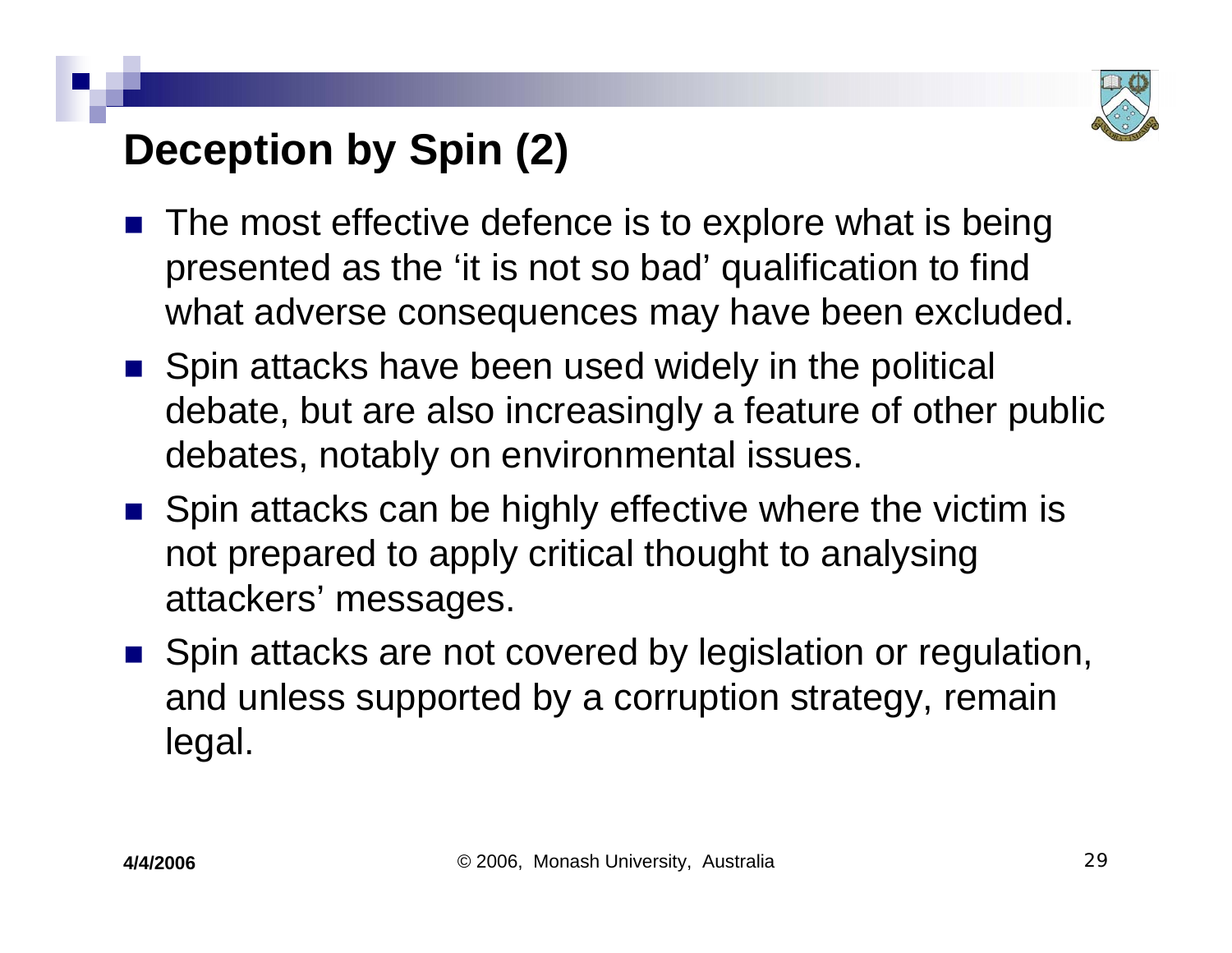

# **Key Points**

- 1. Classical deception techniques can be remapped into canonical forms based on the four fundamental strategies of Information Warfare.
- 2. Most frequently these forms involve compound strategies, especially using combinations of degradation and corruption of information.
- 3. In some situations these games also include a denial through subversion component, in which the victim's resources are used to inflict damage.
- 4. Established mass media perception management techniques can be divided into two categories, each targeting distinct victim populations.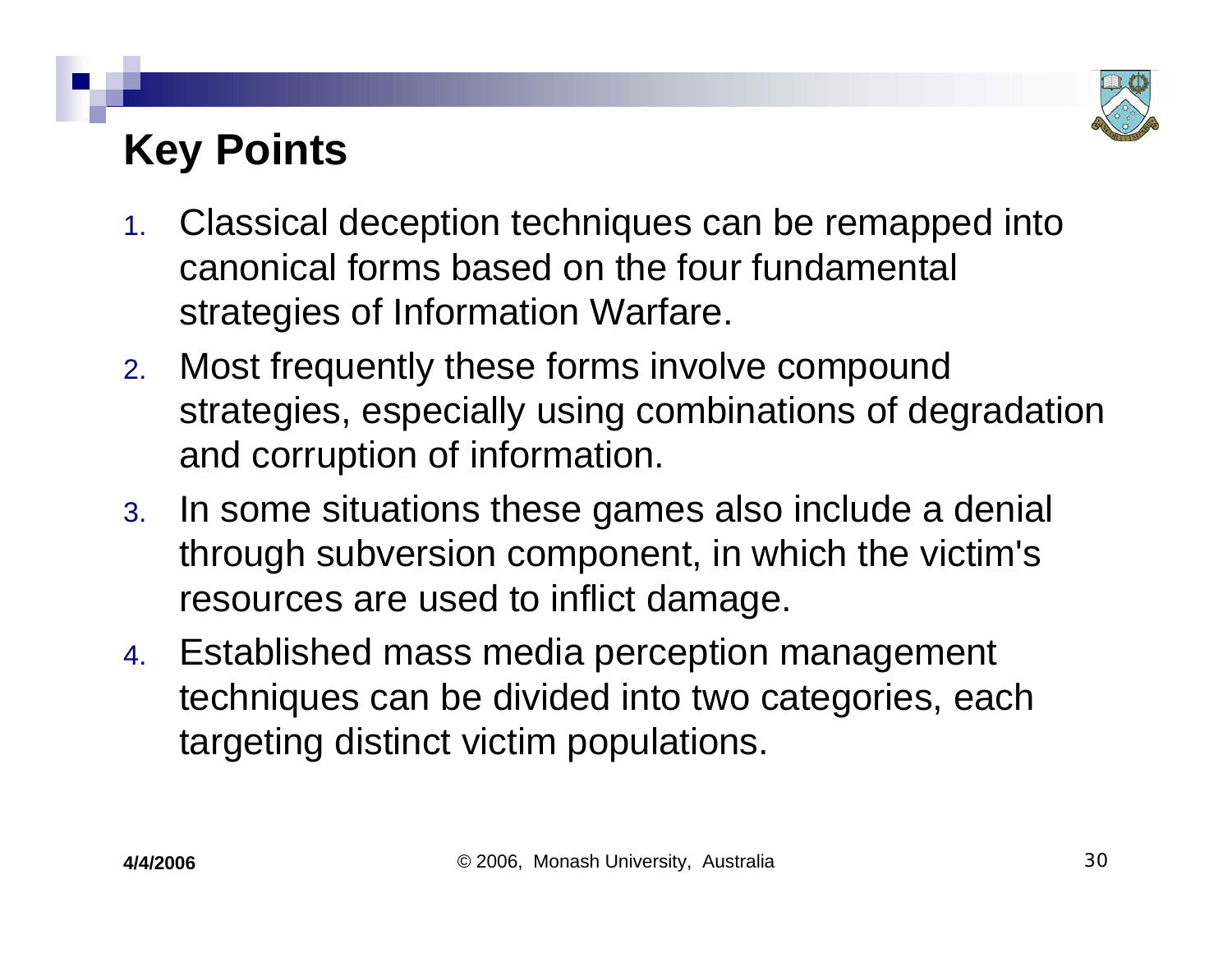

# **Key Points Continued …**

- 5. Techniques used by authoritarian regimes or movements yield a one to one mapping to the classical deception techniques and supporting methodology, ie <sup>a</sup> hypergame in which the regime and the victim population are mutual opponents.
- 6. Techniques used by such regimes or movements to attack the global community via mass media channels are compound strategies, centred on a denial through subversion play against the victim population, in which degradation and corruption are used to facilitate mass media distribution of the deceptive message.
- 7. Deceptive political and commercial advertising in Western democracies is dominated by 'omission', 'spin' and 'saturation techniques, as corruption techniques are typically unlawful.